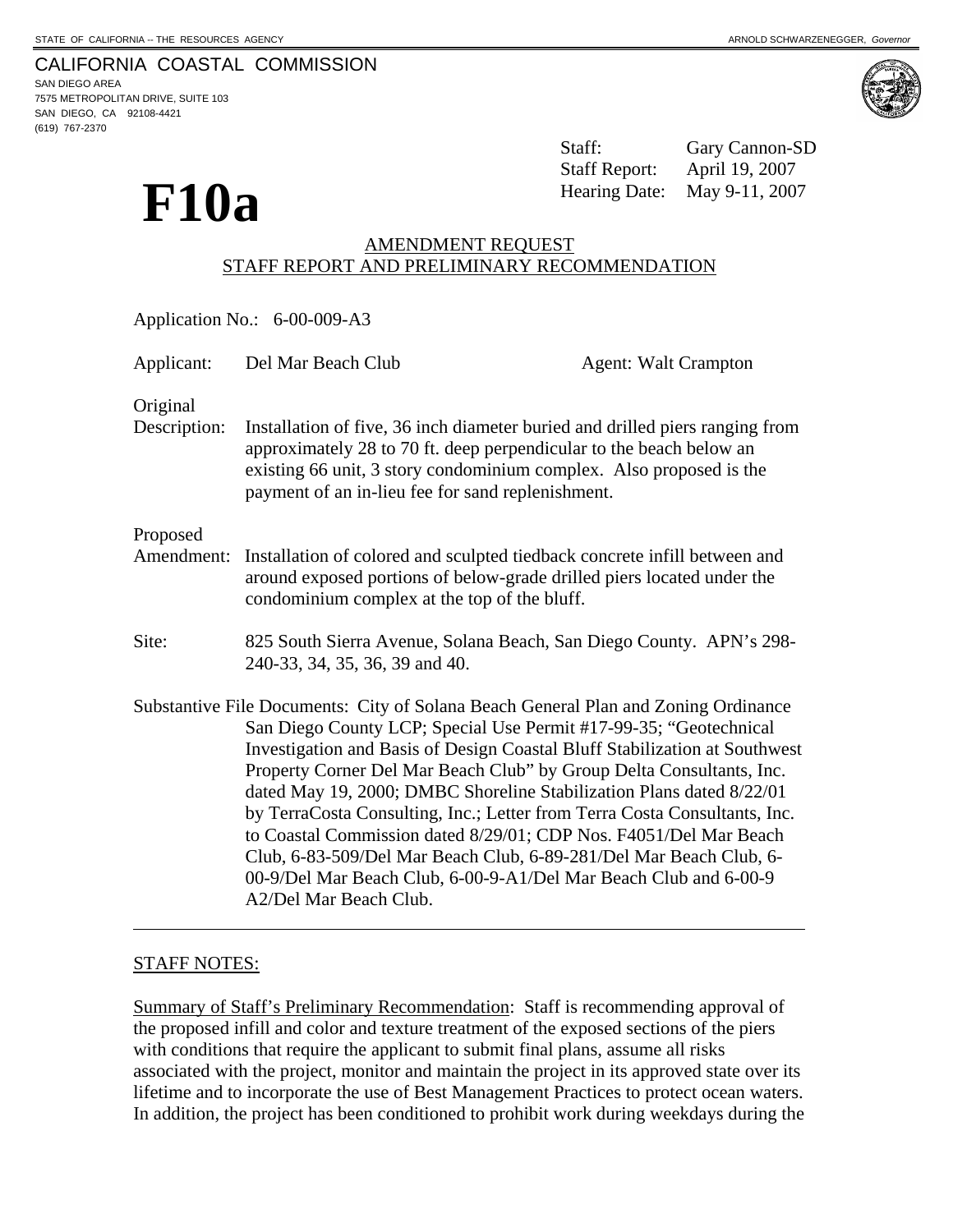summer so as to mitigate its impact on public access and recreation opportunities. The project, and any subsequent visual treatment, will serve to mitigate the adverse visual impacts associated with the exposure of drilled piers that lie within the bluff and underpin the condominium complex at the top of the bluff. In addition, the proposed project represents the type of minimal repairs that the Commission contemplated to have been required over the life of the pier structures.

Standard of Review: Chapter 3 policies of the Coastal Act.

## I. PRELIMINARY STAFF RECOMMENDATION:

The staff recommends the Commission adopt the following resolution:

**MOTION:** *I move that the Commission approve the proposed amendment to Coastal Development Permit No.*  *6-00-009 pursuant to the staff recommendation.*

## **STAFF RECOMMENDATION OF APPROVAL:**

Staff recommends a **YES** vote. Passage of this motion will result in approval of the amendment as conditioned and adoption of the following resolution and findings. The motion passes only by affirmative vote of a majority of the Commissioners present.

## **RESOLUTION TO APPROVE A PERMIT AMENDMENT:**

The Commission hereby approves the coastal development permit amendment on the ground that the development as amended and subject to conditions, will be in conformity with the policies of Chapter 3 of the Coastal Act and will not prejudice the ability of the local government having jurisdiction over the area to prepare a Local Coastal Program conforming to the provisions of Chapter 3. Approval of the permit amendment complies with the California Environmental Quality Act because either 1) feasible mitigation measures and/or alternatives have been incorporated to substantially lessen any significant adverse effects of the amended development on the environment, or 2) there are no feasible mitigation measures or alternatives that would substantially lessen any significant adverse impacts of the amended development on the environment.

II. Special Conditions.

 $\overline{a}$ 

The permit is subject to the following conditions:

(Special Conditions #1 - #9 relate exclusively to the proposed amendment request and do not modify the original permit or subsequent amendments)

1. Final Plans. **PRIOR TO THE ISSUANCE OF THE COASTAL DEVELOPMENT PERMIT**, the applicant shall submit for review and written approval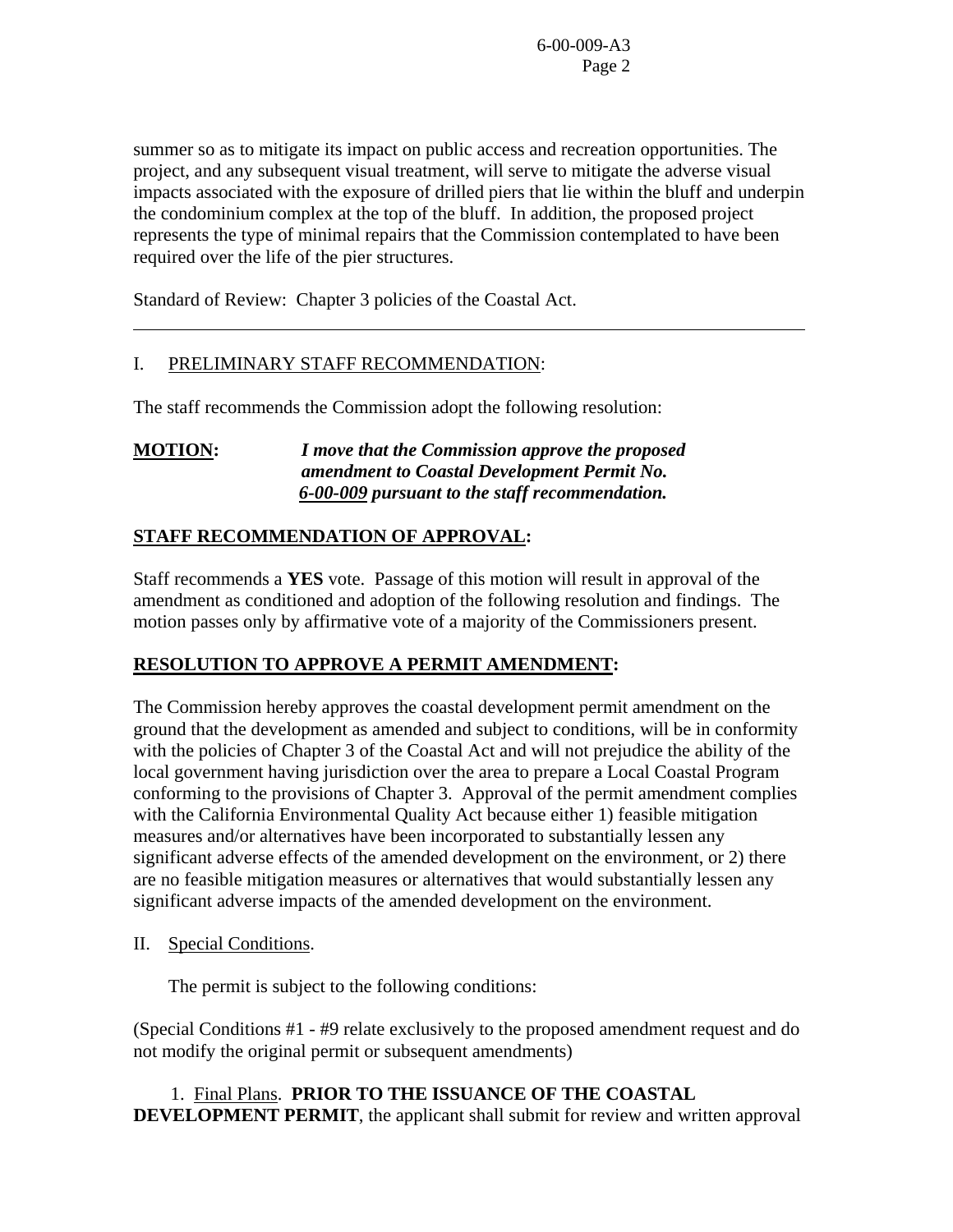of the Executive Director, final plans for the concrete covering of the exposed piers and infill between them in substantial conformance with the submitted plans dated 1/8/07 by TerraCosta Consulting Group and approved by the City of Solana Beach.

The permittee shall undertake the development in accordance with the approved plans. Any proposed changes to the approved plans shall be reported to the Executive Director. No changes to the plans shall occur without a Coastal Commission approved amendment to this coastal development permit unless the Executive Director determines that no amendment is legally required.

 2. Storage and Staging Areas/Access Corridors. **PRIOR TO THE ISSUANCE OF THE COASTAL DEVELOPMENT PERMIT AMENDMENT**, the applicant shall submit to the Executive Director for review and written approval, final plans indicating the location of access corridors to the construction site and staging areas. The final plans shall indicate that:

- a. No overnight storage of equipment or materials shall occur on sandy beach or within Fletcher Cove public parking spaces. During the construction stages of the project, the permittee shall not store any construction materials or waste where it will be or could potentially be subject to wave erosion and dispersion. In addition, no machinery shall be placed, stored or otherwise located in the intertidal zone at any time, except for the minimum necessary to construct the seawall. Construction equipment shall not be washed on the beach or in the Fletcher Cove parking lot.
- b. Access corridors shall be located in a manner that has the least impact on public access to and along the shoreline.
- c. No work shall occur on the beach on weekends or holidays between Memorial Day weekend and Labor Day of any year.
- d. The applicant shall submit evidence that the approved plans/notes have been incorporated into construction bid documents. The staging site shall be removed and/or restored immediately following completion of the development.

The permittee shall undertake the development in accordance with the approved plans. Any proposed changes to the approved plans shall be reported to the Executive Director. No changes to the plans shall occur without a Coastal Commission approved amendment to this coastal development permit unless the Executive Director determines that no amendment is legally required.

 3. As-Built Plans/Photographs. Within 60 days following completion of the project, the permittee shall submit as-built plans of the approved structures and shall submit color photographs documenting the appearance of the structures as seen from the beach below and, if feasible, from the top of the bluff. In addition, within 60 days following completion of the project, the permittee shall submit certification by a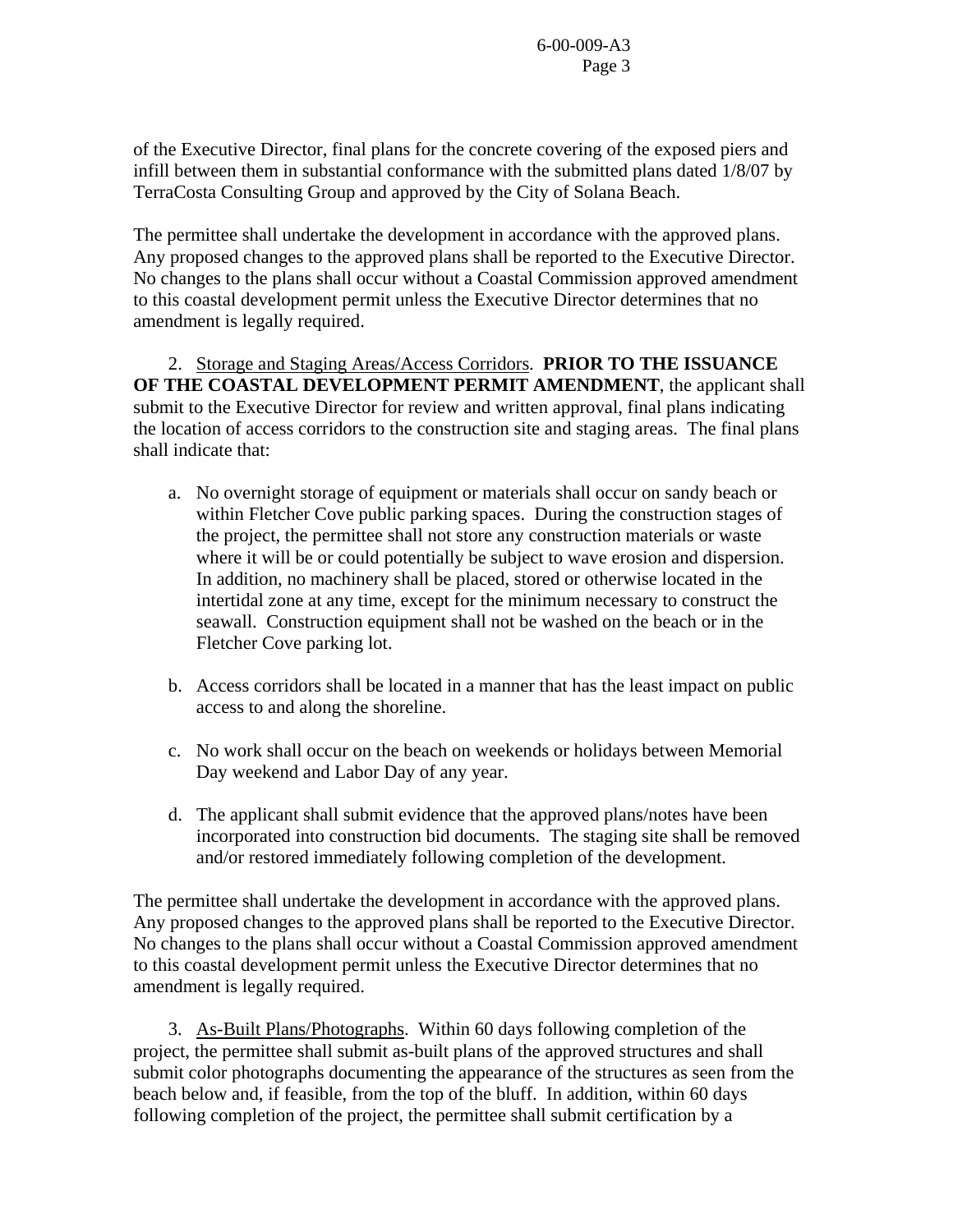registered civil engineer, acceptable to the Executive Director, verifying that the structures have been constructed in conformance with the approved plans.

 4. Assumption of Risk, Waiver of Liability and Indemnity Agreement. By acceptance of this permit amendment, the applicant acknowledges and agrees (i) that the site may be subject to hazards from bluff collapse and erosion; (ii) to assume the risks to the applicant and the property that is the subject of this permit of injury and damage from such hazards in connection with this permitted development; (iii) to unconditionally waive any claim of damage or liability against the Commission, its officers, agents, and employees for injury or damage from such hazards; and (iv) to indemnify and hold harmless the Commission, its officers, agents, and employees with respect to the Commission's approval of the project against any and all liability, claims, demands, damages, costs (including costs and fees incurred in defense of such claims), expenses, and amounts paid in settlement arising from any injury or damage due to such hazards.

 5. Future Maintenance/Debris Removal. Within 15 days of completion of construction of the infill and concrete application the permittees shall remove all debris deposited on the bluff, beach or in the water as a result of construction of the concrete infill. The permittees shall also be responsible for the removal of debris resulting from failure or damage of the infill and concrete application in the future. In addition, the permittee shall maintain the permitted structures in their approved state. Any change in the design of the project or future coloring and texturing of exposed portions of the pier structures, beyond exempt maintenance as defined in Section 13252 of the California Code of Regulations, to restore the structure to its original condition as approved herein, will require a coastal development permit. **However, in all cases, if after inspection, it is apparent that repair and maintenance is necessary, the permittee shall contact the Commission office to determine whether permits are necessary, and, if necessary, shall subsequently apply for a coastal development permit for the required maintenance.** 

 6. Prior Conditions of Approval. All conditions adopted by the Coastal Commission as part of the original permit action, except as specifically modified or replaced herein, shall remain in full force and effect.

 7. Construction Activities. If during construction, site conditions warrant changes to the approved plans (e.g., as a result changed geologic conditions), the applicant shall contact the San Diego District office of the Coastal Commission immediately, prior to any changes to the project in the field. No changes to the project shall occur without a Coastal Commission approved amendment to this coastal development permit, unless the Executive Director determines that no amendment is legally required.

8. Best Management Practices. **PRIOR TO THE ISSUANCE OF THE COASTAL DEVELOPMENT PERMIT**, the applicant shall submit for review and written approval of the Executive Director a Best Management Plan that effectively assures no shotcrete or other construction byproduct or debris will be allowed onto the bluff face, sandy beach and/or allowed to enter into coastal waters. During shotcrete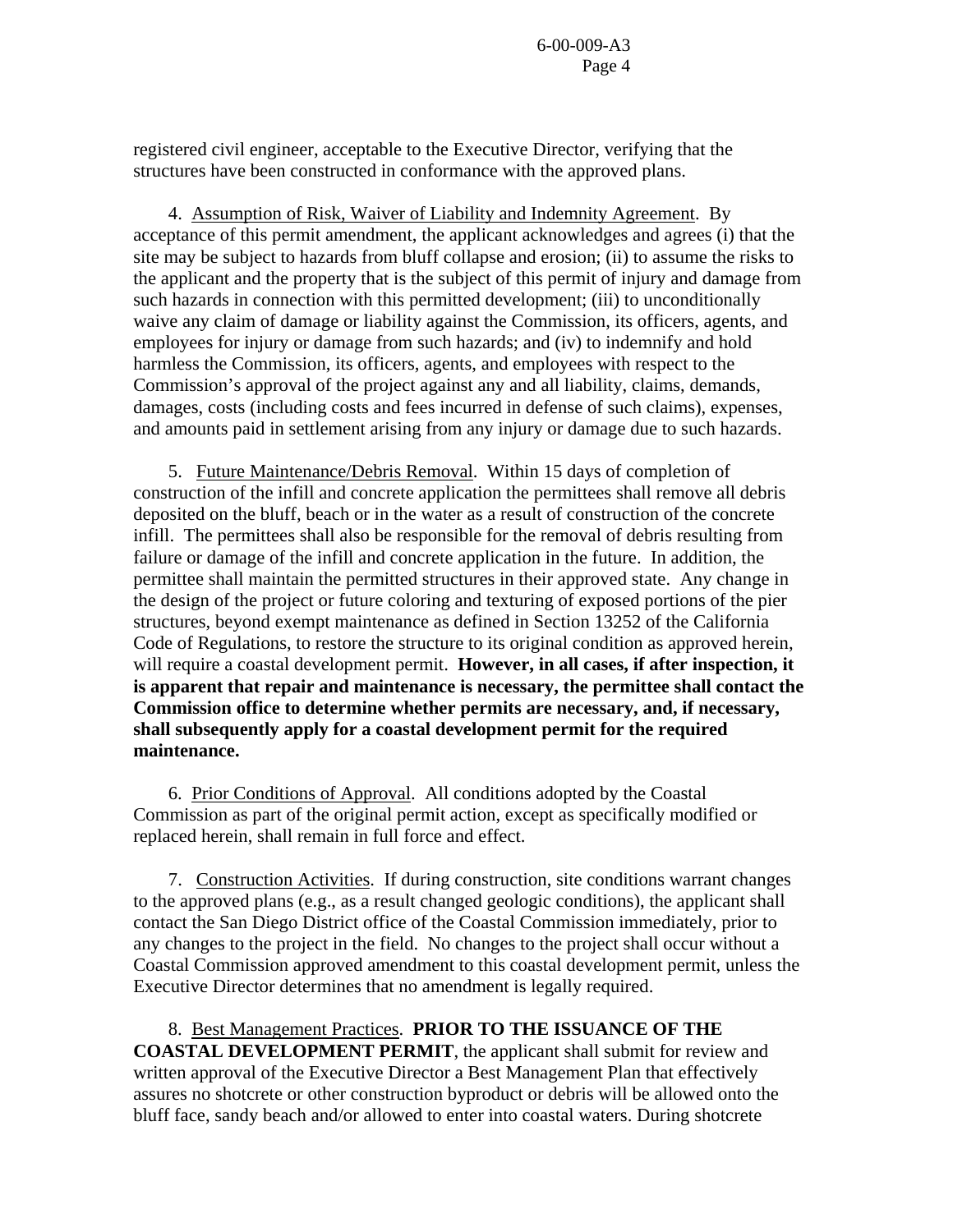application, the Plan shall at a minimum provide for all shotcrete and other debris to be contained through the use of tarps or similar barriers that completely enclose the construction area and that prevent shotcrete and other debris from contact with bluff material, beach sands and/or coastal waters. All shotcrete and other construction byproducts shall be properly collected and disposed of off-site.

The applicant shall undertake the development in accordance with the approved Plan. Any proposed changes to the approved Plan shall be reported to the Executive Director. No changes to the Plan shall occur without a Coastal Commission approved amendment to this coastal development permit unless the Executive Director determines that no amendment is legally required.

### 9. Deed Restriction. **PRIOR TO ISSUANCE OF THE COASTAL**

**DEVELOPMENT PERMIT AMENDMENT**, the applicant shall submit to the Executive Director for review and approval, documentation demonstrating that the landowner has executed and recorded a deed restriction, in a form and content acceptable to the Executive Director: (1) indicating that, pursuant to this permit amendment, the California Coastal Commission has authorized development on the subject property, subject to terms and conditions that restrict the use and enjoyment of that property (hereinafter referred to as the "Standard and Special Conditions"); and (2) imposing all Standard and Special Conditions of this permit amendment as covenants, conditions and restrictions on the use and enjoyment of the Property. The deed restriction shall include a legal description of the applicant's entire parcel or parcels. The deed restriction shall also indicate that, in the event of an extinguishment or termination of the deed restriction for any reason, the terms and conditions of this permit shall continue to restrict the use and enjoyment of the subject property so long as either this permit or the development it authorizes, or any part, modification, or amendment thereof, remains in existence on or with respect to the subject property.

(The following condition replaces Special Condition #3 of the original permit so as to include the maintenance and monitoring of all below grade piers that exist at the subject site)

### 10. Monitoring Program. **PRIOR TO ISSUANCE OF THE COASTAL DEVELOPMENT PERMIT**, the applicants shall submit to the Executive Director for review and written approval, a monitoring program prepared by a licensed geologist or geotechnical engineer for the site and piers structures (both the 5 within the bluff face and the 29 that are located in the top of the bluff) which provides for

the following:

 a. An annual evaluation of the condition and performance of the pier structures, infill and concrete visual treatment addressing whether any significant weathering or damage has occurred that would adversely impact the future performance of the structures.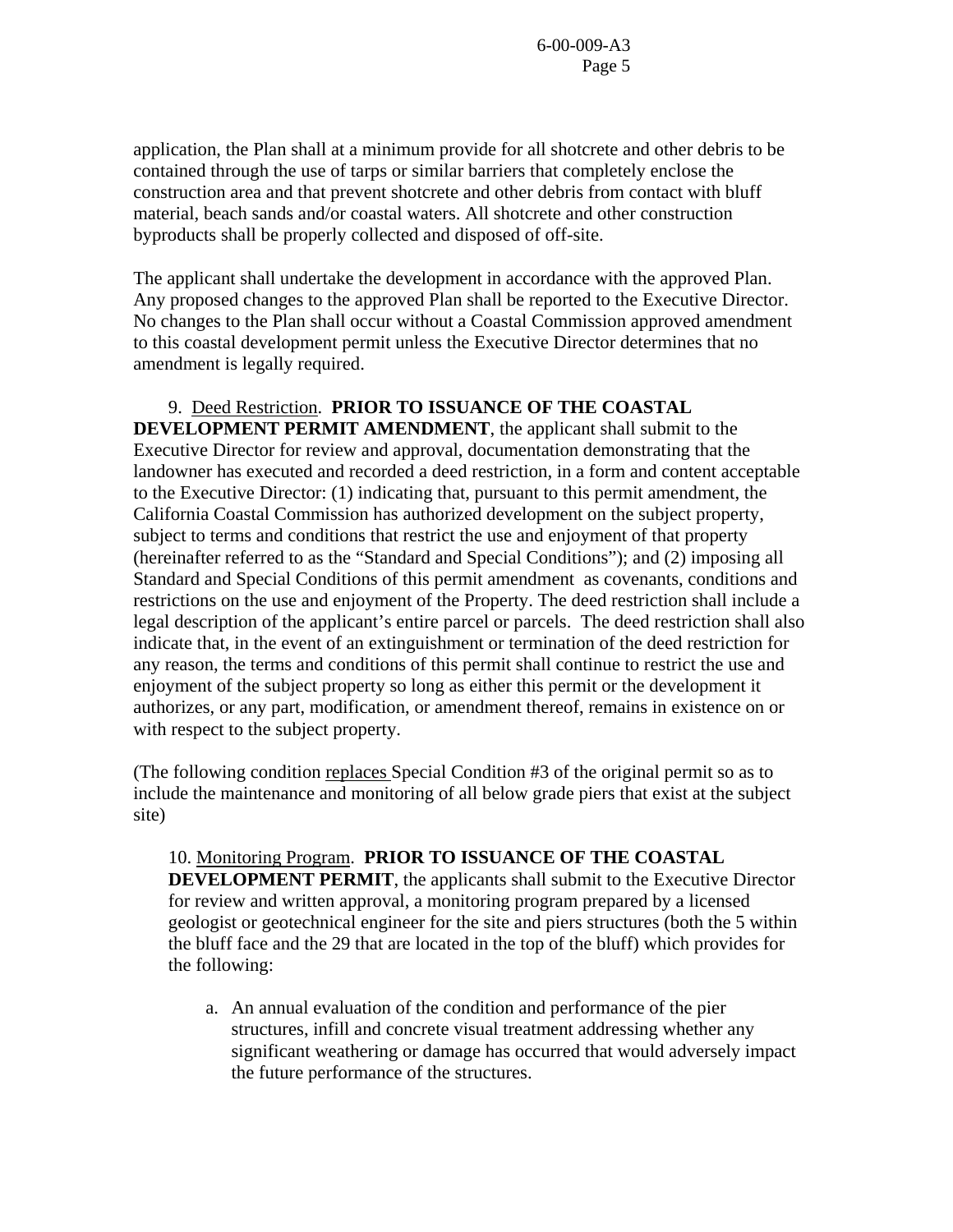- b. Annual measurements of any differential retreat between the natural bluff face and the pier structures. The program shall describe the method by which such measurements shall be taken.
- c. Provisions for submittal of a report to the Executive Director of the Coastal Commission on May 1 of each year (beginning the first year after construction of the project is completed) for a period of three years and then, each third year following the last the annual report, for the life of the approved pier structures. Each report shall be prepared by a licensed geologist or geotechnical engineer. The report shall contain the measurements and evaluation required in sections a, and b above. The report shall also summarize all measurements and provide some analysis of trends and the stability of the overall bluff face below and adjacent to the development site and the impact of the pier structures on the bluffs to either side of the wall. In addition, each report shall contain recommendations, if any, for necessary maintenance, repair, changes or modifications to the project including the coloring and texturing of exposed sections of the pier structures.
- d. An agreement that the permittees shall apply for a coastal development permit within three months of submission of the report required in subsection c. above (i.e., by August 1st) for any necessary maintenance, repair, changes or modifications, including the coloring and texturing of exposed sections of the piers, recommended by the report that require a coastal development permit.

The permittee shall undertake monitoring in accordance with the approved plan. Any proposed changes to the monitoring program shall be reported to the Executive Director. No changes to the monitoring plan shall occur without a Coastal Commission approved amendment to this coastal development permit unless the Executive Director determines that no amendment is legally required.

#### III. Findings and Declarations.

The Commission finds and declares as follows:

 1. Amendment Description/Permit History. The proposed amendment request involves the construction of concrete infill material to be placed between and around the exposed portions of three piers that underpin the southwest corner of an existing condominium complex. The purpose of the project is to mitigate the visual exposure of the piers and to fill in area between exposed piers to prevent the loss of soil around them. The infill will connect on its western side to previously approved infill of exposed portions of 5 below-grade piers that lie within the bluff face. The concrete infill will be colored and sculpted to closely match the natural surrounding bluff. In addition, the concrete infill will have tiebacks installed into the bluff for support. The affected piers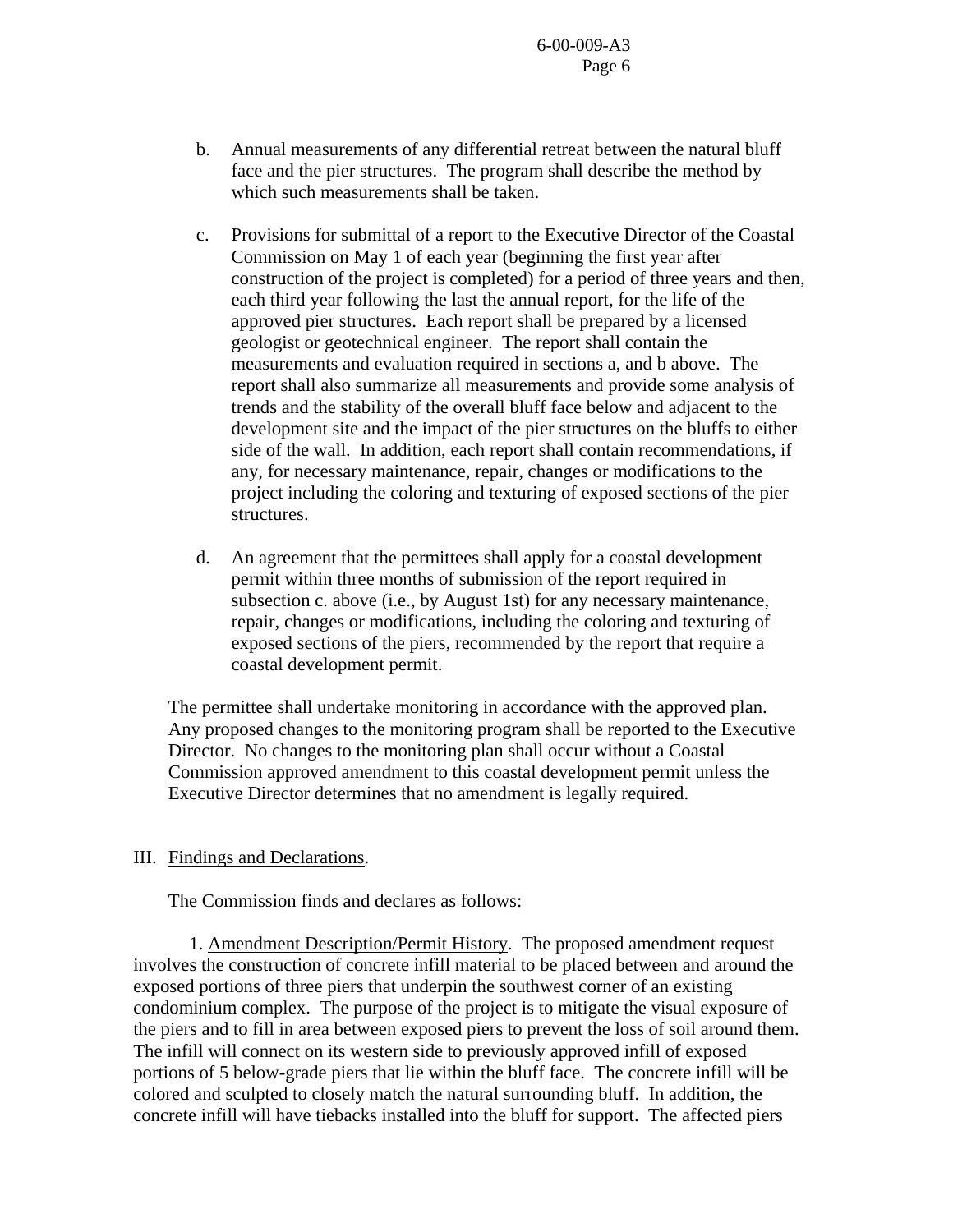are approximately 52 ft. deep, 18 inches in diameter, 30 inches apart and are located at the top of the approximately 70 ft. high bluff.

The project is located along the southern boundary of the City of Solana Beach below an existing 66-unit condominium complex. The condominium complex was constructed in the early 1970's prior to the enactment of the Coastal Act. The bluffs fronting the condominiums contain several shoreline protective devices, many of which were constructed following enactment of the Coastal Act and have received Coastal Commission approval. In 1980, the Commission approved the construction of an approximately 540 foot-long, 15 foot-high concrete seawall at the base of the bluff below the condominiums (CDP #F4051/Del Mar Beach Club [DMBC]). In 1984, the Commission approved the installation of deeper foundation footings and backfill for the seawall which had become undermined by the loss of sand (CDP #6-83-509/DMBC). In 1989, the Commission approved the construction of an approximately 40 foot-long, 15 foot-high mid-bluff retaining wall and installation of twenty-nine, approximately 52 ft. in depth, 18 inch drilled piers to underpin the southwest corner of the condominium structure (CDP #6-89-281/DMBC). It is three of these piers that that have become partially exposed and are proposed to be colored and textured. In March 2001, the Commission approved the installation of five, 36-inch diameter buried and drilled piers ranging from approximately 28 to 70 ft. deep perpendicular to the beach below the southwest corner of the condominium complex (CDP #6-00-009/DMBC). In January 2002, the Commission approved the construction of colored and textured concrete infill material to be placed between and around the exposed portions of up to four piers that were installed pursuant to CDP #6-00-009 (Ref. 6-00-009-A1/DMBC). In October 2002, the Commission approved the installation of temporary concrete shoring and soils nails to provide construction worker protection during the installation of the visual treatment of the exposed piers (Ref. CDP #6-00-009-A2/DMBC).

The project is located in the City of Solana Beach. The City of Solana Beach was previously within the jurisdiction covered by the certified County of San Diego Local Coastal Program (LCP). Because the LCP was never effectively certified, the standard of review is the Chapter 3 Policies of the Coastal Act with the County LCP used as guidance.

 2. Geologic Conditions and Hazards. Section 30235 of the Coastal Act states, in part:

Revetments, breakwaters, groins, harbor channels, seawalls, cliff retaining walls, and other such construction that alters natural shoreline processes shall be permitted when required to serve coastal-dependent uses or to protect existing structures or public beaches in danger from erosion, and when designed to eliminate or mitigate adverse impacts on local shoreline sand supply.

In addition, Section 30253 of the Coastal Act states, in part:

New development shall: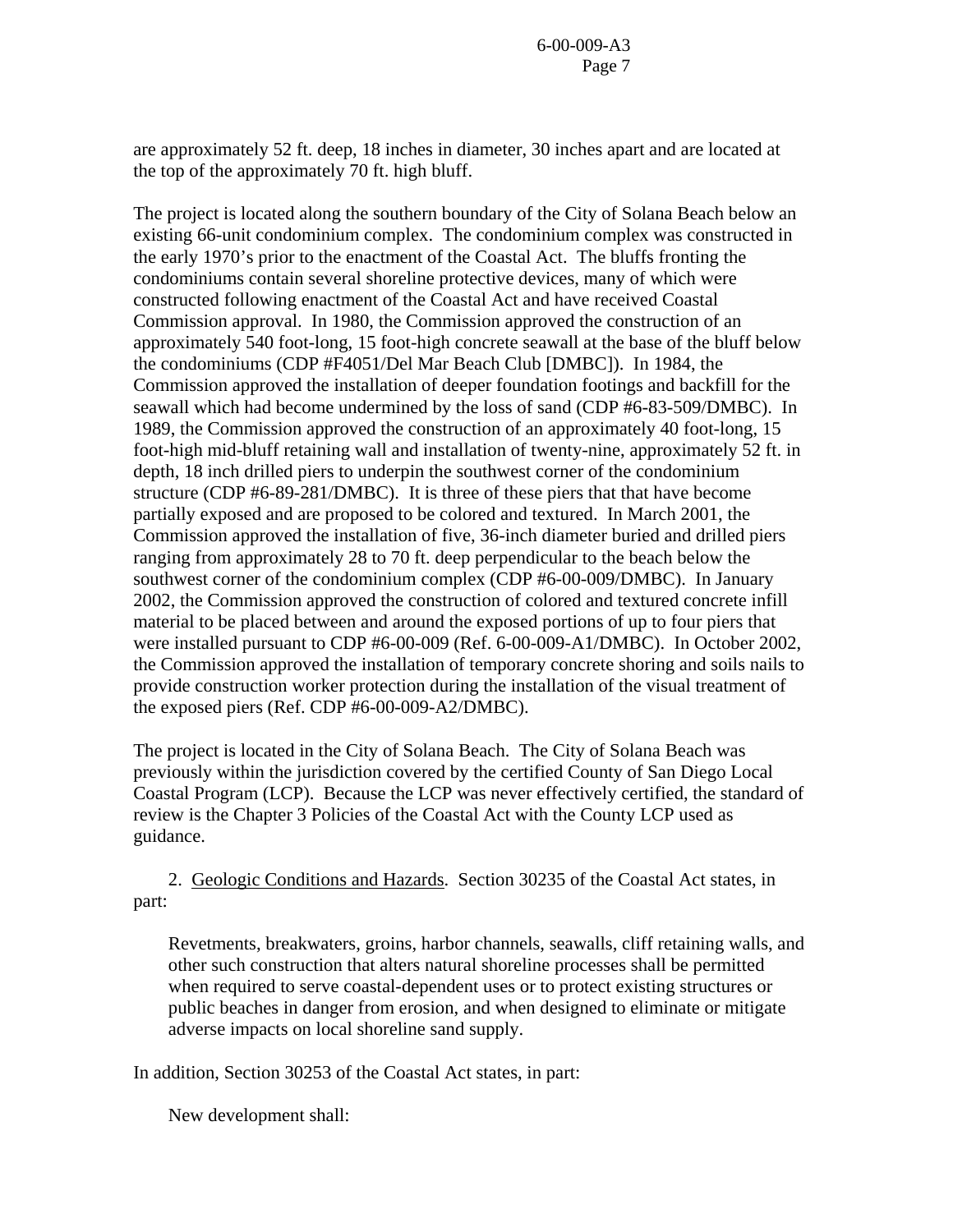(l) Minimize risks to life and property in areas of high geologic, flood, and fire hazard.

 (2) Assure stability and structural integrity, and neither create nor contribute significantly to erosion, geologic instability, or destruction of the site or surrounding area or in any way require the construction of protective devices that would substantially alter natural landforms along bluffs and cliffs...

Coastal Act Section 30235 acknowledges that seawalls, revetments, cliff retaining walls, groins and other such structural or "hard" solutions alter natural shoreline processes. Thus, such devices are required to be approved only when necessary to protect existing structures. The Coastal Act does not require the Commission to approve shoreline altering devices to protect vacant land or in connection with construction of new development. A shoreline protective device proposed in those situations is likely to be inconsistent with various other Coastal Act policies. For example, Section 30253 addresses new development and requires that it be sited and designed to avoid the need for protective devices that would substantially alter natural landforms along bluffs and cliffs.

In addition, the Commission has generally interpreted Section 30235 to require the Commission to approve shoreline protection only for existing principal structures. The Commission must always consider the specifics of each individual project, but has found in many instances that accessory structures such as patios, decks and stairways are not required to be protected under Section 30235 or can be protected from erosion by relocation or other means that do not involve shoreline protection. The Commission has historically permitted at grade structures within the geologic setback area recognizing they are expendable and capable of being removed, rather than requiring a protective device that alters natural landforms along bluffs and cliffs.

In approving the various shoreline protective devices cited above in Section 1 of this report, the Commission determined that the existing condominium complex or its shoreline protective structures were threatened and that the proposed structures were necessary to protect the existing condominiums. Special conditions for the earlier Commission actions included provisions for a lateral access easement over portions of the property which lie seaward of the seawall, coloring the seawall and retaining walls consistent with the natural appearance of the bluff, landscaping of the bluff with drought tolerant and native coastal plants, maintenance of structures and removal of all permanent irrigation devices from 150 feet landward of the bluff's edge, and, with the most recent below-grade pier project, the payment of an in-lieu fee for sand replenishment. In addition, one of the special conditions of approval for the buried piers in 2001 was that if the piers should become exposed in future, the applicant would be required to submit a coastal permit amendment for the construction of measures to mitigate the visual appearance of the exposed piers. Although this condition does not specifically apply to the twenty-nine piers that underpin the southwest corner of the condominium complex (Ref. 6-89-281/DMBC), the applicant is requesting authorization to amend the 2001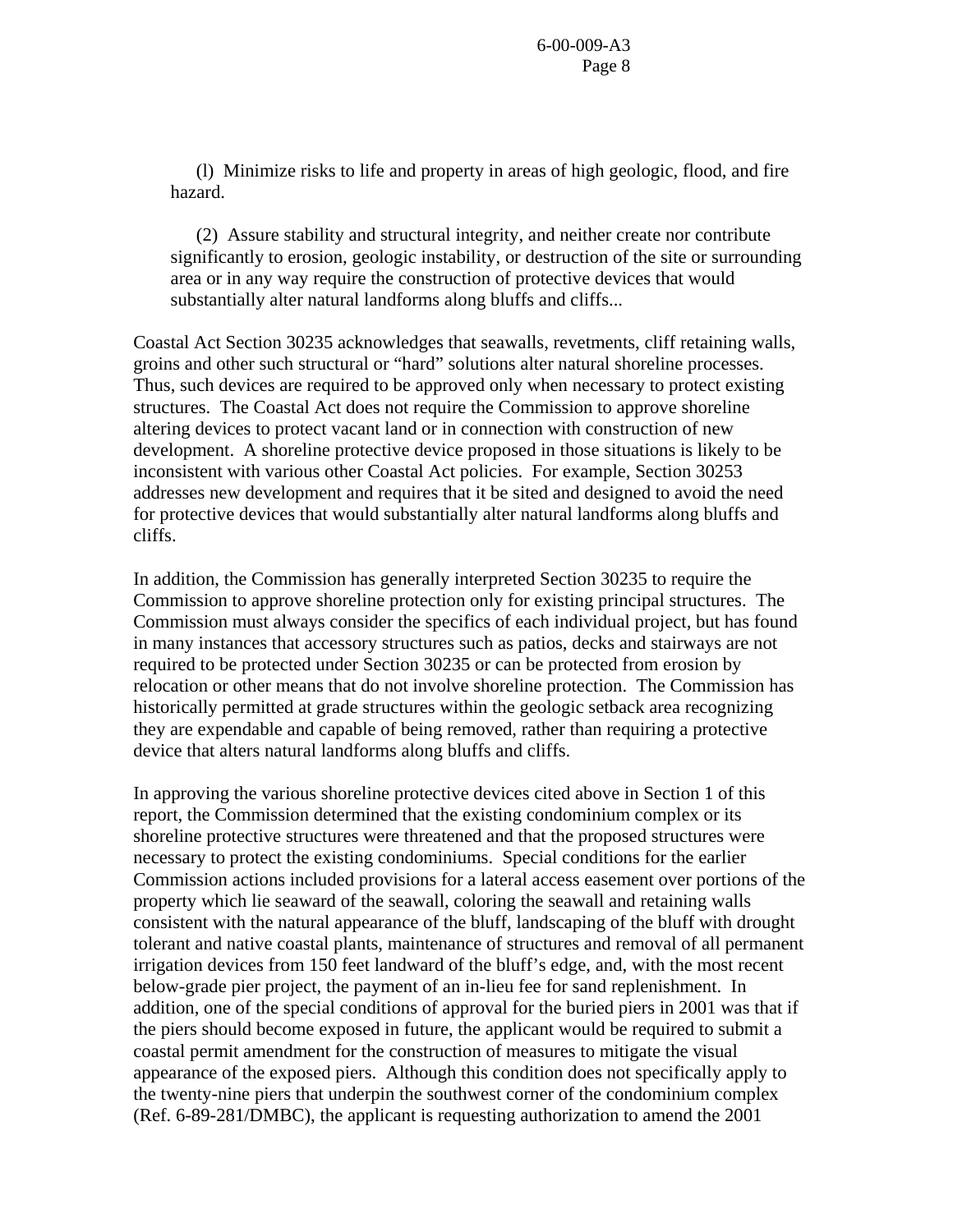permit for visual treatment of the exposed bluff face piers in order to visually treat the adjacent underpinnings in a similar fashion.

The proposed project is a request to visually treat the exposed piers so that they do not create a visual blight along the shoreline as well as to infill the area around the exposed piers to prevent the loss of soil. The loss of this soil material around the exposed portions of the piers has not been identified by the applicant as representing an immediate threat to the pier foundation supports, but is instead a minimal repair and maintenance proposal. The Commission's coastal engineer has also reviewed the applicant's information and concurs with that assessment. Such minimal repair is consistent with the type of work contemplated by the Commission in approving the pier originally. Special Condition #3 of the original permit required the applicant to be "responsible for the maintenance" of the underpinnings and required a permit for any repair or maintenance. While not requiring visual treatment of exposed piers, the proposed project is consistent with the repair and maintenance requirements of the original underpinning permit. In support of the original project for the construction of the five below-grade piers within the bluff face, the applicant submitted a detailed geotechnical report which identified that the existing seawall and the southwest corner of the blufftop condominium were threatened by erosion which flanks the existing south side of the seawall which ultimately could threatened the foundation support of the condominium complex ("Geotechnical Investigation and Basis of Design Coastal Bluff Stabilization at Southwest Property Corner Del Mar Beach Club" by Group Delta Consultants, Inc. dated May 19, 2000).

The geotechnical report identified that the south end of the existing lower seawall and the mid-bluff retaining wall located on the south side of the property were threatened due to the growth of a seacave that had formed (on the adjacent property to the south) along a northeast trending fault which extends onto the subject property. The report asserted that once the erosion generated by the growth of the seacave reached the area behind the south end of the seawall, the wall will be undermined, resulting in the loss of backfill and the subsequent failure of the mid-bluff wall that is supported by the seawall, its backfill and ultimately the 29 pier underpinnings at the top of the bluff. The Commission subsequently determined that the seawall, mid-bluff wall and piers beneath the condominium complex were threatened by erosion and that, thereby, the condominium at the top of the bluff was also threatened. Therefore, the Commission was required to approve a shoreline altering device to protect the existing structures, pursuant to Section 30235 of the Coastal Act. The applicant's engineer has recently identified that an additional bluff sloughage has occurred over the last year resulting in the exposure of a portion of the condominium's underpinnings at the top of the bluff along the south side of the property (Letter from TerraCosta Consulting, Inc., dated February 1, 2007.)

The ongoing erosion that is occurring at the subject site is coming from the south and extends up to the southwest corner of the condominium complex. As previously identified, the western side of the condominium complex is protected by an approximately 540 ft.-long seawall at the base of the bluff. Although the applicant would have preferred to have lengthened this seawall further south to prevent bluff collapses to the south from threatening the south side of the condominium complex, the bluffs to the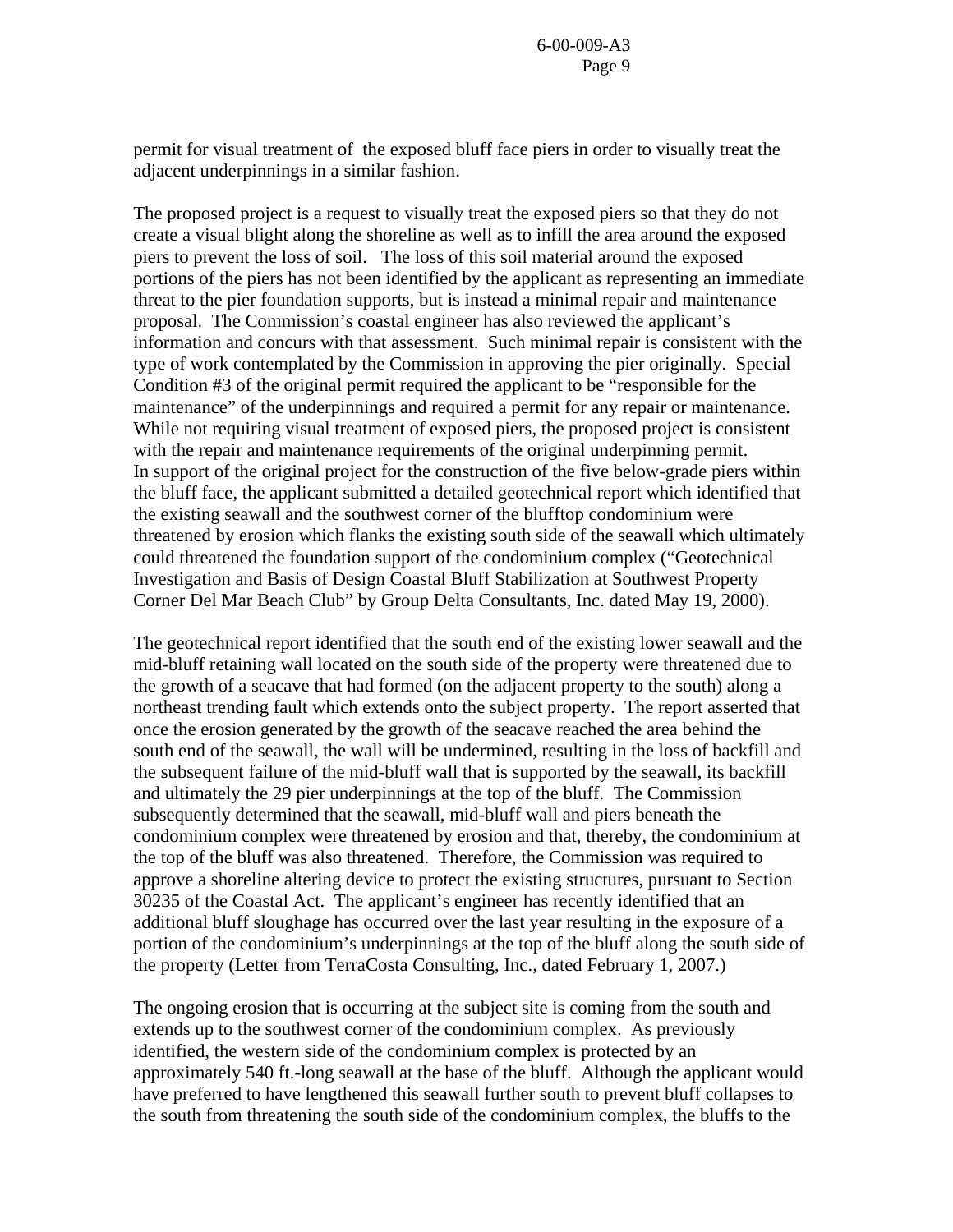south lie within the City of Del Mar, which has an ordinance prohibiting the construction of seawalls on the public beach. Therefore, in 2001 the Commission approved 5 concrete piers to be placed perpendicular to the south end of the seawall and that extends up to the southwest corner of the condominium complex. While the potential for flanking of the lower seawall has been arrested by the construction of the perpendicular wall of piers within the bluff face, the pier underpinnings at the top of the bluff will continue to be exposed over time because of ongoing erosion coming from the south. Therefore, it is anticipated that future applications of colored and textured infill of the piers at the top of the bluff will be made.

Section 30235 of the Coastal Act requires that any necessary shoreline protective measures must also not adversely affect the shoreline's sand supply. In the case of the previously approved installation of the five below-grade piers, the applicant volunteered to participate in a regional sand replenishment program through the payment of an in-lieu fee for the future purchase and placement of sand along the shoreline (Ref. 6-00- 009/DMBC). The amount of the fee was based on an estimation of several factors including: the extended life the below-grade piers provided to the lower seawall (30 years); the amount of bluff sand material which would have been contributed to the beach over 30 years and; the cost of purchasing and placing the sand on the beach. The Commission agreed with the applicant's request and conditioned the pier installations upon the applicant's payment of an in-lieu fee of \$47,567.00. The proposed covering and infill around the exposed piers will involve the same section of bluff for which the applicant has already agreed to mitigate through the payment of an in-lieu fee. Therefore, the proposed project will not result in any additional adverse effect on the area's supply of sand and no additional mitigation is necessary. Therefore, because the proposed project is necessary to protect the structures at the top of the bluff and will not adversely affect local sand supply, the project is consistent with the requirements of Section 30235 of the Coastal Act.

Special Condition #1 requires the applicants to submit final plans for the project that reflect current conditions. The final plans requirement is designed to ensure that should site conditions require minor revisions to the proposed project, the Commission's staff is afforded an opportunity to review the final plans to assure they are in substantial conformance with those approved by the Commission.

To assure the proposed shotcrete application has been constructed in compliance with the approved plans, Special Condition #3 has been proposed. This condition requires that, within 60 days of completion of the project, as built-plans and photographs of the finished structure be submitted verifying that the proposed visual treatment was constructed in accordance with the approved plans. In addition, the condition requires a certification from a registered civil engineer that the structures were constructed as proposed.

Because the bluff is experiencing ongoing erosion such that site conditions may change before implementation of the subject project, Special Condition #7 has been attached which requires the applicant to contact the Commission before commencing any revision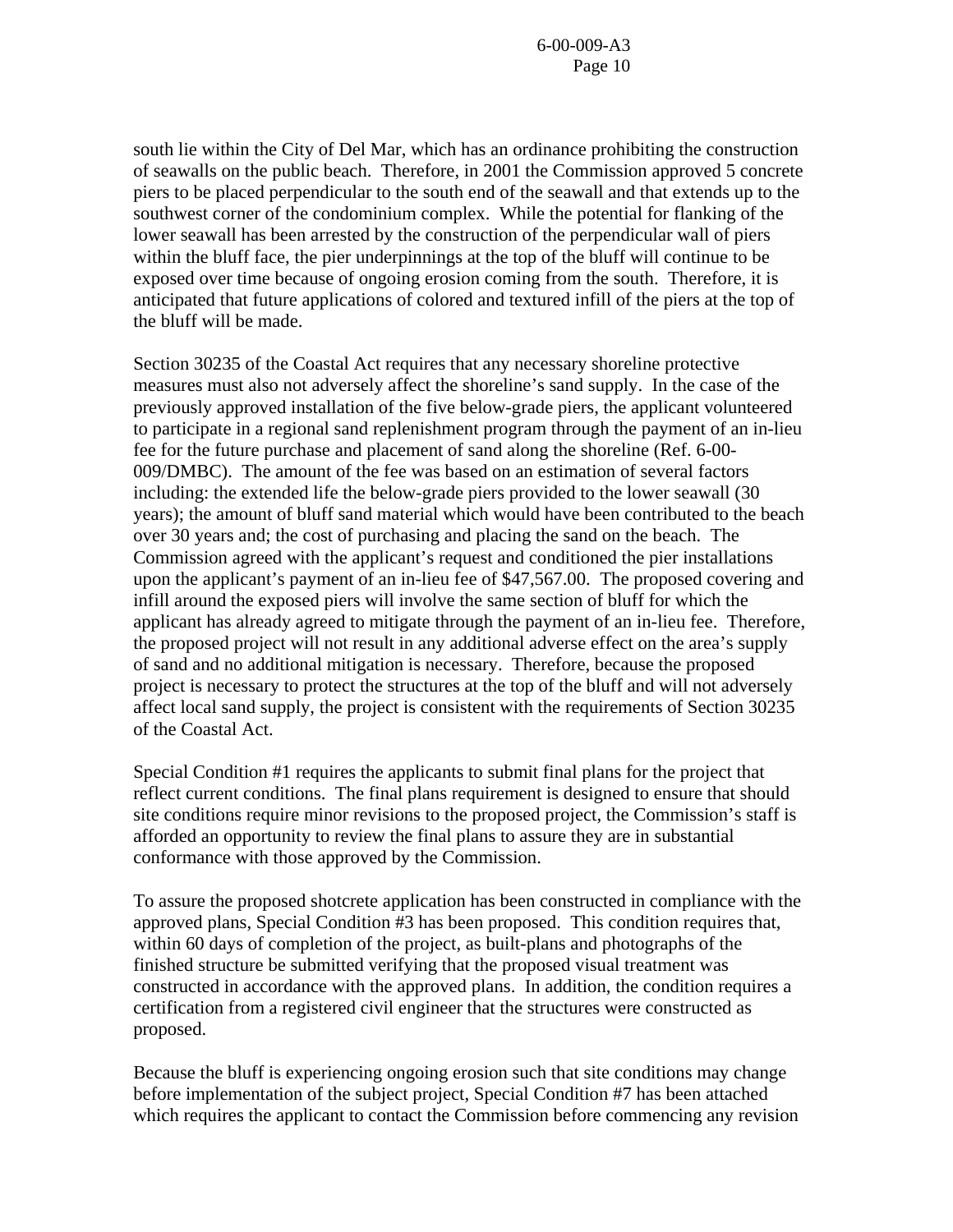to the proposed project that may become necessary because site conditions change. Any revisions to the project will require an amendment to this coastal development permit unless the Executive Director determines that no amendment is necessary.

Also, due to the inherent risk of shoreline development, Special Condition #4 requires the applicant to acknowledge the risks and indemnify the Commission against claims for damages that may occur as a result of its approval of this permit. Although the Commission has sought to minimize these risks, the risks cannot be eliminated entirely. Given that the applicants have chosen to construct the proposed shoreline devices despite these risks, the applicants must assume the risks. In addition, Special Condition #9 requires the applicant to record a deed restriction imposing the conditions of this permit as covenants, conditions and restrictions on the use and enjoyment of the property.

Special Condition #5 notifies the applicants that they are responsible for maintenance of the herein-approved structures. This includes removal of debris deposited on the beach during and after construction of the structures. The condition also indicates that, should it be determined that maintenance of the proposed structures is required in the future, the applicant shall contact the Commission office to determine if permits are required.

Finally, Special Condition #10 has been attached to require the applicant to monitor and maintain the proposed development in its approved state over its lifetime. To assure this occurs, Special Condition #10 revises the monitoring and maintenance requirements of the original permit for the 5 bluff face piers to include the subject piers beneath the condominium complex and any subsequent visual treatments.

In summary, the applicant's engineer has provided documentation including photographs that indicate that the bluff has continued to erode such that the three piers beneath the southwest corner of the condominium complex are exposed. Continued exposure of the 29 pier underpinnings of the condominiums could ultimately threaten the condominium development if these existing underpinnings are not repaired and maintained as needed. The applicant proposes to color and texture the exposed sections of the piers to match the natural contours and color of the bluff. The Commission's coastal engineer has reviewed the subject development and concurs that the project is the type of repair the Commission would have anticipated to occur over time to protect the southwest corner of the condominiums. Therefore, as conditioned, the Commission finds that the proposed development is consistent with Sections 30235, and 30253 of the Coastal Act.

3. Visual Resources/Alteration of Natural Landforms. Section 30251 of the Coastal Act states, in part:

 The scenic and visual qualities of coastal areas shall be considered and protected as a resource of public importance. Permitted development shall be sited and designed to protect views to and along the ocean and scenic coastal areas, to minimize the alteration of natural land forms, to be visually compatible with the character of surrounding areas, and, where feasible, to restore and enhance visual quality in visually degraded areas.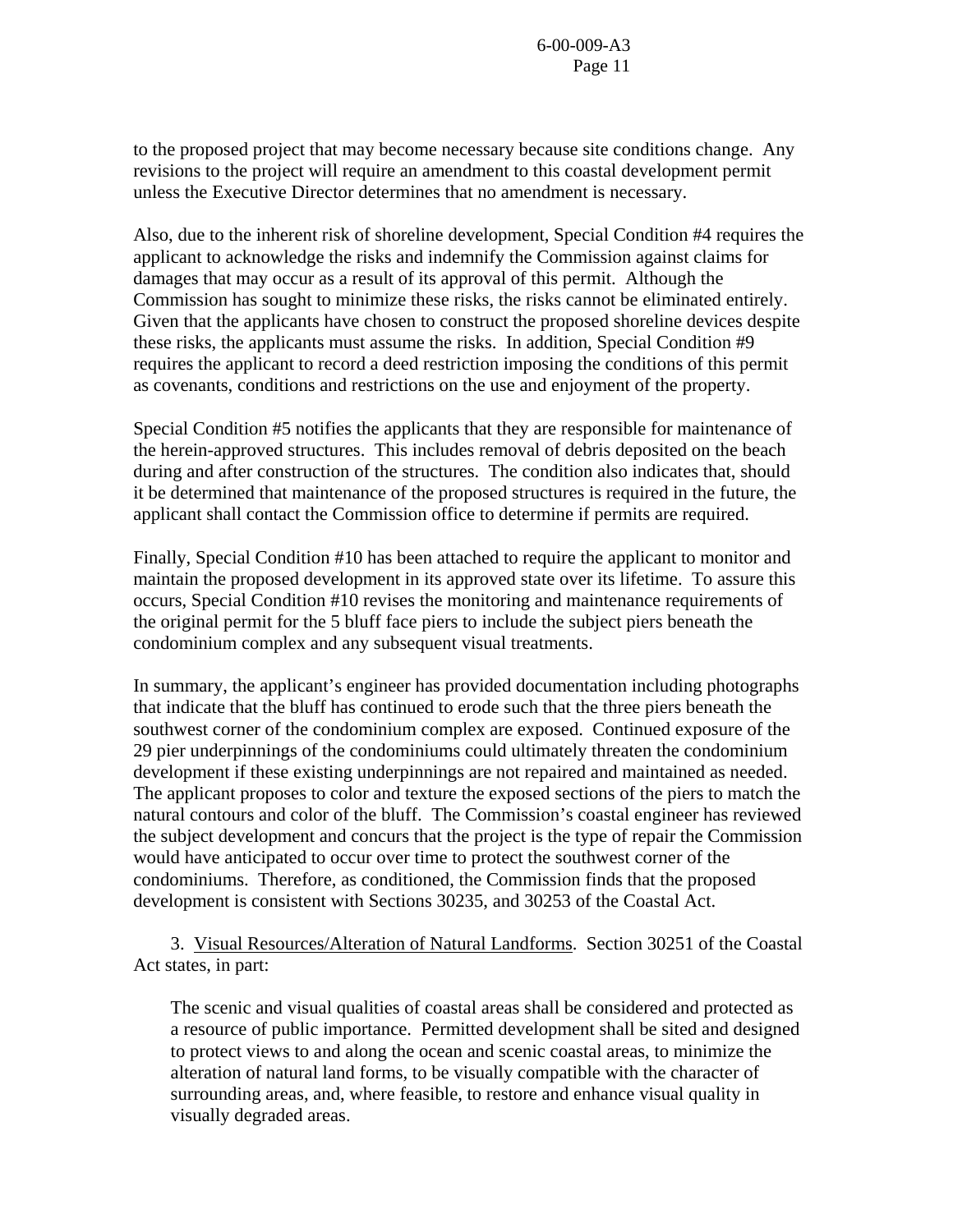In addition, Section 30240(b) of the Act states that:

Development in areas adjacent to environmentally sensitive habitat areas and parks and recreation areas shall be sited and designed to prevent impacts which would significantly degrade those areas, and shall be compatible with the continuance of those habitat and recreation areas.

As previously described, the proposed development involves the construction of a colored and sculptured concrete covering of three exposed piers located at the top of the bluff. The bluff north of the subject site consists of an approximately 540 foot-long, 15 foot-high vertical seawall, an approximately 40 foot-long, 10 foot-high mid-bluff retaining wall, a series of cribwalls, gunnite sprayed over portions of the upper bluff and landscaping. The bluffs immediately south of the pier installation site remain in their natural, unarmored condition and continue to experience the natural processes of marine erosion. The three piers which are proposed to be treated are approximately 18 inches in diameter and 30 inches apart. When these piers (along with 26 additional piers) were approved for installation by the Commission in 1989 as underpinnings for the condominium complex, the coastal development permit did not include provisions requiring the applicant to visually treat any future exposed portions of the piers (Ref. 6- 89-281/DMBC). However, following the recent exposure of the piers, the applicant has voluntarily requested to treat the piers so as to mitigate their appearance vis-à-vis the natural adjacent bluffs. Alternatively, the applicant could simply allow the concrete piers to become exposed since the applicant's engineer has indicated the exposure of the top portions of these 3 (of 29) approximately 52 ft. in depth piers would not immediately threaten the condominium structure.

The proposed application of colored and texture concrete is identical to the textured concrete that was constructed over and around the exposed sections of several drilled piers that lie within the bluff face immediately west of the proposed development site. (Ref. CDP #6-00-009-A1/DMBC). In addition, the proposed concrete application has been designed to connect to the visually treated section of these bluff face piers so that they will blend together. Based on a review of an aerial photograph taken in October 2006 and displayed on the "California Records project website" (Ref. image #200604363 at [www.californiacoastline.org\)](http://www.californiacoastline.org/), the existing visual treatment of the bluff face piers appears to have been successful in that the color and texture closely matches the surrounding natural bluffs. Therefore, it is likely that the proposed visual treatment will have similar beneficial impacts. To assure that any future exposure of the subject 3 piers is also visually treated, Special Conditions #6 and #10 have been attached. Special Condition #6 requires the applicant to keep the treated pier in its approved state and to apply for a permit or amendment if future work is necessary. In addition, Special Condition #10 requires that regular monitoring reports be prepared and submitted for Executive Director review to verify the condition of the proposed development over its lifetime.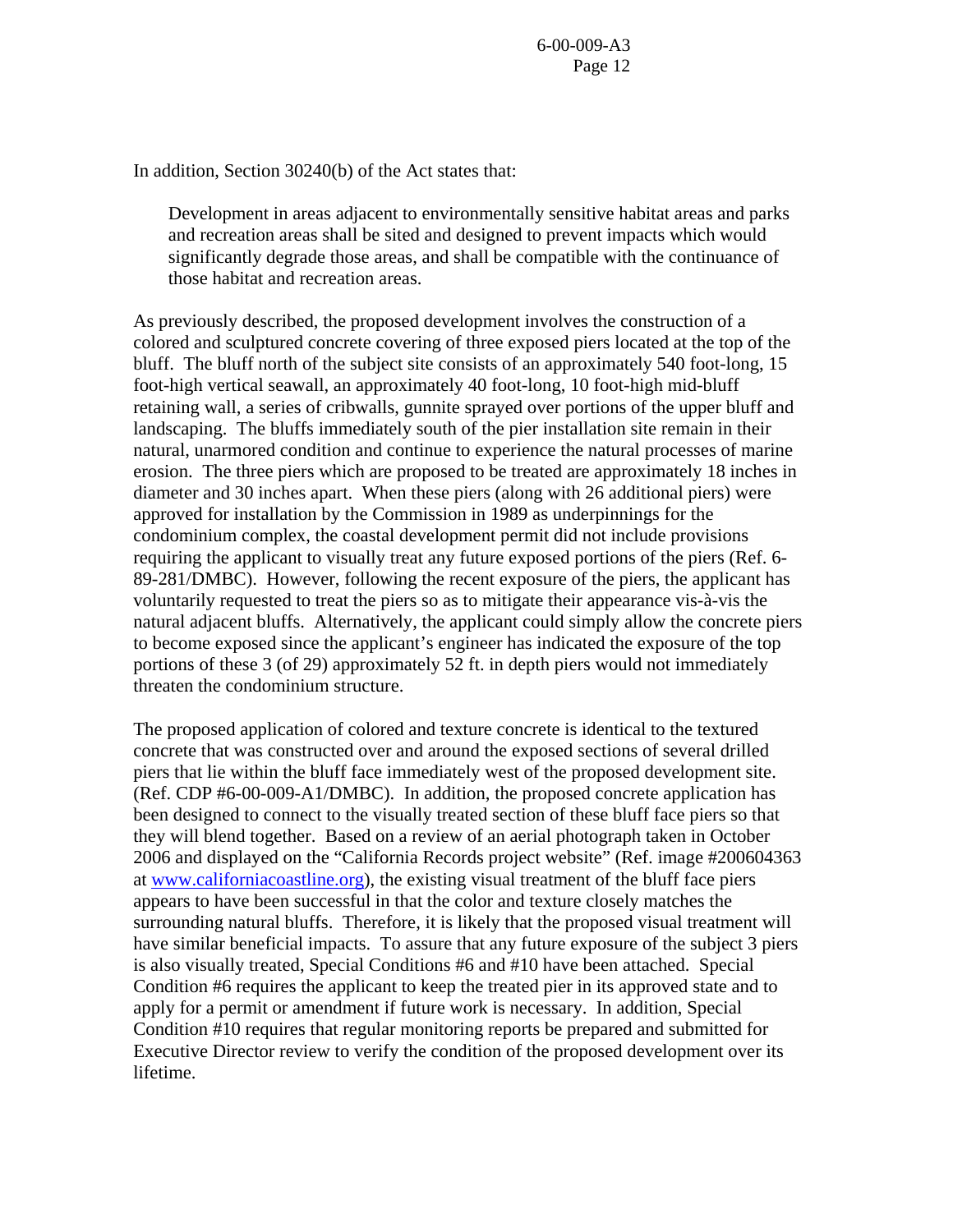[I assume you included the ESHA language here because this construction is taking place on and/or adjacent to the beach. Is that right? You should include some discussion, even if it's quite short, of how this development, as conditioned, prevents impacts to ESHA and is therefore in compliance with  $30240(b) - I$  just didn't really see that here.]

As conditioned, the Commission finds that potential visual impacts associated with the proposed development have been reduced to the maximum extent feasible. Thus, the project is consistent with Sections 30240(b) and 30251 of the Coastal Act.

4. Public Access/Recreation. Pursuant to Section 30604 (c), the Coastal Act emphasizes the need to protect public recreational opportunities and to provide public access to and along the coast. Section 30210 of the Coastal Act is applicable to the proposed development and states:

In carrying out the requirement of Section 4 of Article X of the California Constitution, maximum access, which shall be conspicuously posted, and recreational opportunities shall be provided for all the people consistent with public safety needs and the need to protect public rights, rights of private property owners, and natural resource areas from overuse.

In addition, Section 30212 of the Act is applicable and states, in part:

- (a) Public access from the nearest public roadway to the shoreline and along the coast shall be provided in new development projects except where:
	- (l) it is inconsistent with public safety, military security needs, or the protection of fragile coastal resources, [or]
	- (2) adequate access exists nearby....

Additionally, Section 30220 of the Coastal Act provides:

Coastal areas suited for water-oriented recreational activities that cannot readily be provided at inland water areas shall be protected for such uses.

The project site is located on a bluff adjacent to a public beach utilized by local residents and visitors for a variety of recreational activities. The site is located at the south end of Solana Beach near the jurisdictional divide of Solana Beach and the City of Del Mar. Public access to the beach is currently available approximately  $\frac{1}{4}$  mile north of the subject site at a public access stairway extending down the bluffs to the beach. In addition, during low tides, the public is able to access the subject site from the City of Del Mar's "Dog Beach" which is located approximate ½ mile south of the subject site at the mouth of San Dieguito River. The beach along this area of the coast is narrow and at high tides and winter beach profiles, the public may be forced to walk virtually at the toe of the bluff or the area could be impassable. As such, an encroachment of any amount onto the sandy beach reduces the beach area available for public use and is therefore a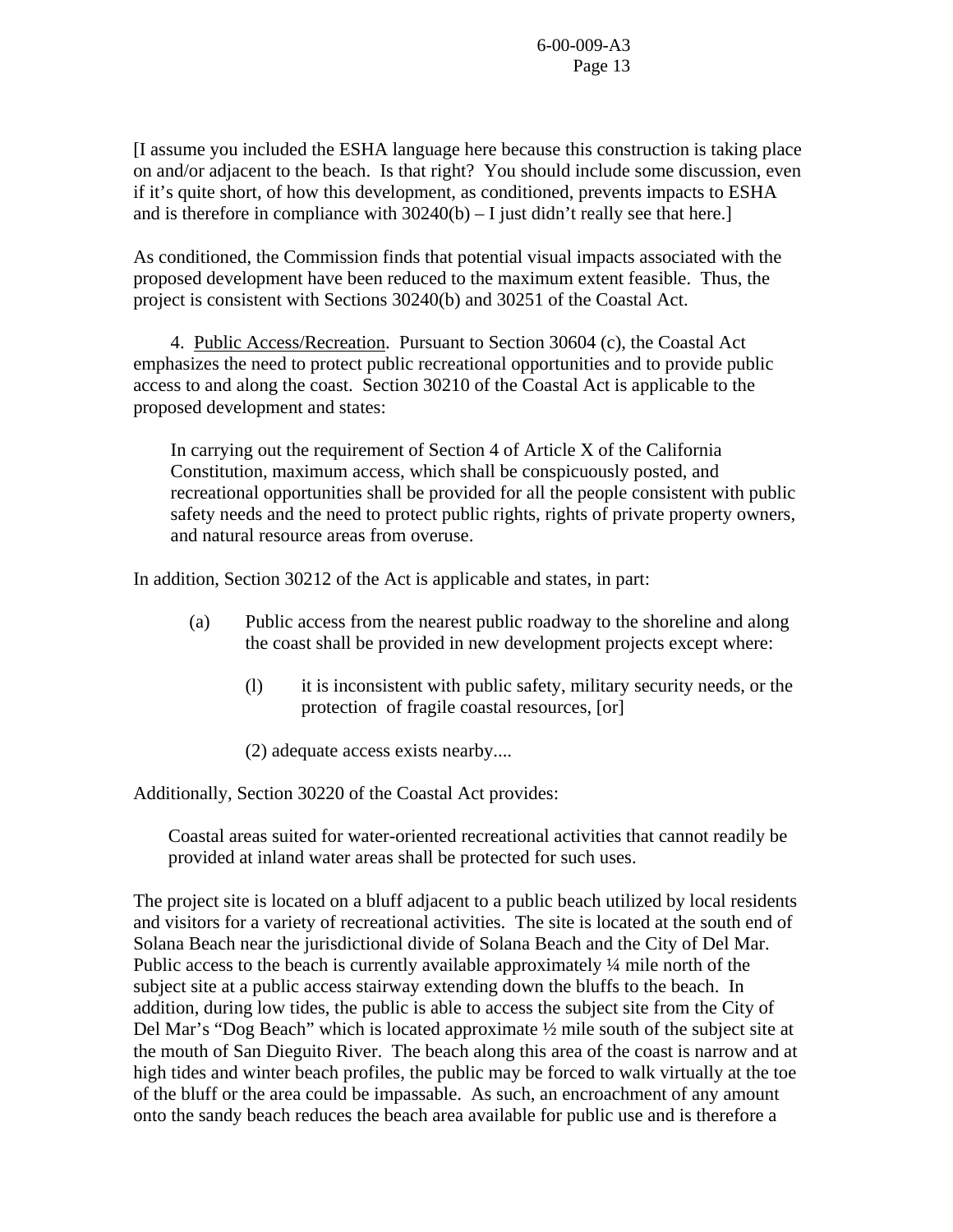significant adverse impact. This is particularly true given the existing beach profiles and relatively narrow beach. In addition, shoreline structures on the face of the bluff also reduce the amount of sand that is contributed to the beach from the otherwise eroding bluff. Therefore, public access is also adversely affected as shoreline structures reduce the supply of sand, however minimal that may be.

In approving the seawall located at the base of the bluff fronting the subject condominium site and the installation of the five below-grade piers into the bluff face, the Commission found that the projects would have direct and indirect impacts on public access and recreational opportunities. In the case of the seawall which occupied a portion of the public beach, the Commission required the applicant to record a lateral access easement over portions of the property which lie seaward of the seawall in order to mitigate its impact (CDP #F4051/DMBC). In the case of the five piers which essentially served as return wall for the lower seawall and, according to the applicant's engineer, extended the life of the seawall by approximately 30 years, the applicant proposed (and the Commission agreed) to condition its approval on the applicant's participation in a sand replenishment program through the payment of an in-lieu fee to purchase sand. In this case, however, the proposed project involves the color and textural treatment of above-grade portions of a previously approved shoreline protective structure located at the top of the bluff, below the condominium complex. None of the proposed concrete application will occur on the public beach such that no direct public access will be affected. In addition, the applicant has already mitigated the loss of sand from the bluff that will occur because of the 30 year extended life of the seawall through the payment of an in-lieu sand replenishment fee. Therefore, the loss of sand material behind the lower bluff seawall and five piers has already been mitigated such that mitigation for the proposed project involving the same bluff material is unnecessary.

Although the proposed project will not have any direct impact on public access because of its location, the use of the beach or public parking areas for staging of construction materials and equipment can also impact the public's ability to gain access to the beach. While the applicant has not submitted a construction staging and material storage plan for the subject development, the closest beach to the site within the City of Solana Beach would occur via Fletcher Cove which is located approximately 1 mile north of the subject site.

In other developments for shoreline protection along the Solana Beach shoreline, the Commission has authorized the temporary placement of steel-tracked construction equipment (which cannot traverse asphalt streets) upland of the Fletcher Cove access ramp, in an area which is not currently used for parking. In addition, the Commission has previously authorized the use of parking spaces in an existing Cityowned parking lot across the street from Fletcher Cove known as the "Distillery Lot" (for its previous use) for staging and storage of equipment during construction. This free, City-owned parking area is within easy walking distance of Fletcher Cove and is currently available to any beach users or patrons of the several small commercial facilities surrounding the lot. However, it is also the only off-street, open area in the vicinity of Fletcher Cove which can accommodate the type of equipment and vehicles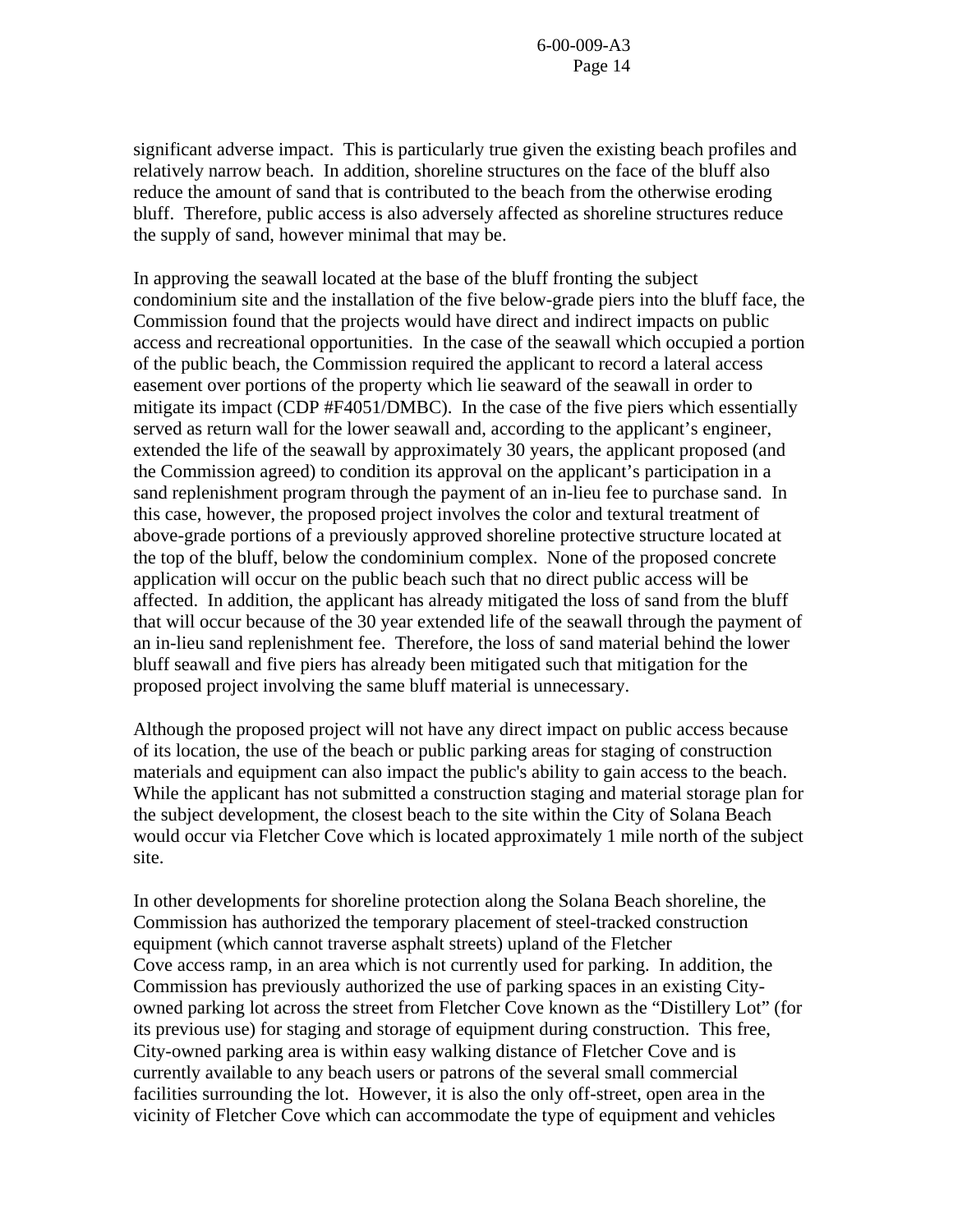required to construct the proposed project, other than Fletcher Cove itself. In addition, the City of Solana Beach has in the past indicated that the lot is used only minimally, and thus has an excess capacity which can be allocated to staging and storage for the project, with only a minimal impact to beach uses.

Special Condition #3 prohibits the applicants from storing vehicles on the beach overnight, using any public parking spaces within Fletcher Cove for staging and storage of equipment, and prohibits washing or cleaning construction equipment on the beach or in the parking lot. The condition also prohibits construction on the sandy beach during weekends and holidays between Memorial Day to Labor Day of any year.

In addition, debris dislodged from the structural infill either during construction or after completion also has the potential to affect public access. Therefore, Special Condition #6 has also been proposed which notifies the applicant that they are responsible for maintenance and repair of the pier structures and that should any work be necessary, they should contact the Commission office to determine permit requirements. In addition, the condition requires the applicants to be responsible for removal of debris deposited on the beach during and after construction of the project. Therefore, impacts to the public will be minimized to the greatest extent feasible. Thus, as conditioned, the Commission finds the project consistent with the public access and recreation policies of the Coastal Act.

 5. Protection of Ocean Waters/BMP's. Section 30230, 30231 and 30232 of the Coastal Act requires that new development be designed so that ocean waters and the marine environment be protected from polluted runoff and accidental spill of hazardous substances:

#### **Section 30230**

Marine resources shall be maintained, enhanced, and where feasible, restored. Special protection shall be given to areas and species of special biological or economic significance. Uses of the marine environment shall be carried out in a manner that will sustain the biological productivity of coastal waters and that will maintain healthy populations of all species of marine organisms adequate for longterm commercial, recreational, scientific, and educational purposes.

#### **Section 30231**

The biological productivity and the quality of coastal waters, streams, wetlands, estuaries, and lakes appropriate to maintain optimum populations of marine organisms and for the protection of human health shall be maintained and, where feasible, restored through, among other means, minimizing adverse effects of waste water discharges and entrainment, controlling runoff, preventing depletion of ground water supplies and substantial interference with surface water flow, encouraging waste water reclamation, maintaining natural vegetation buffer areas that protect riparian habitats, and minimizing alteration of natural streams.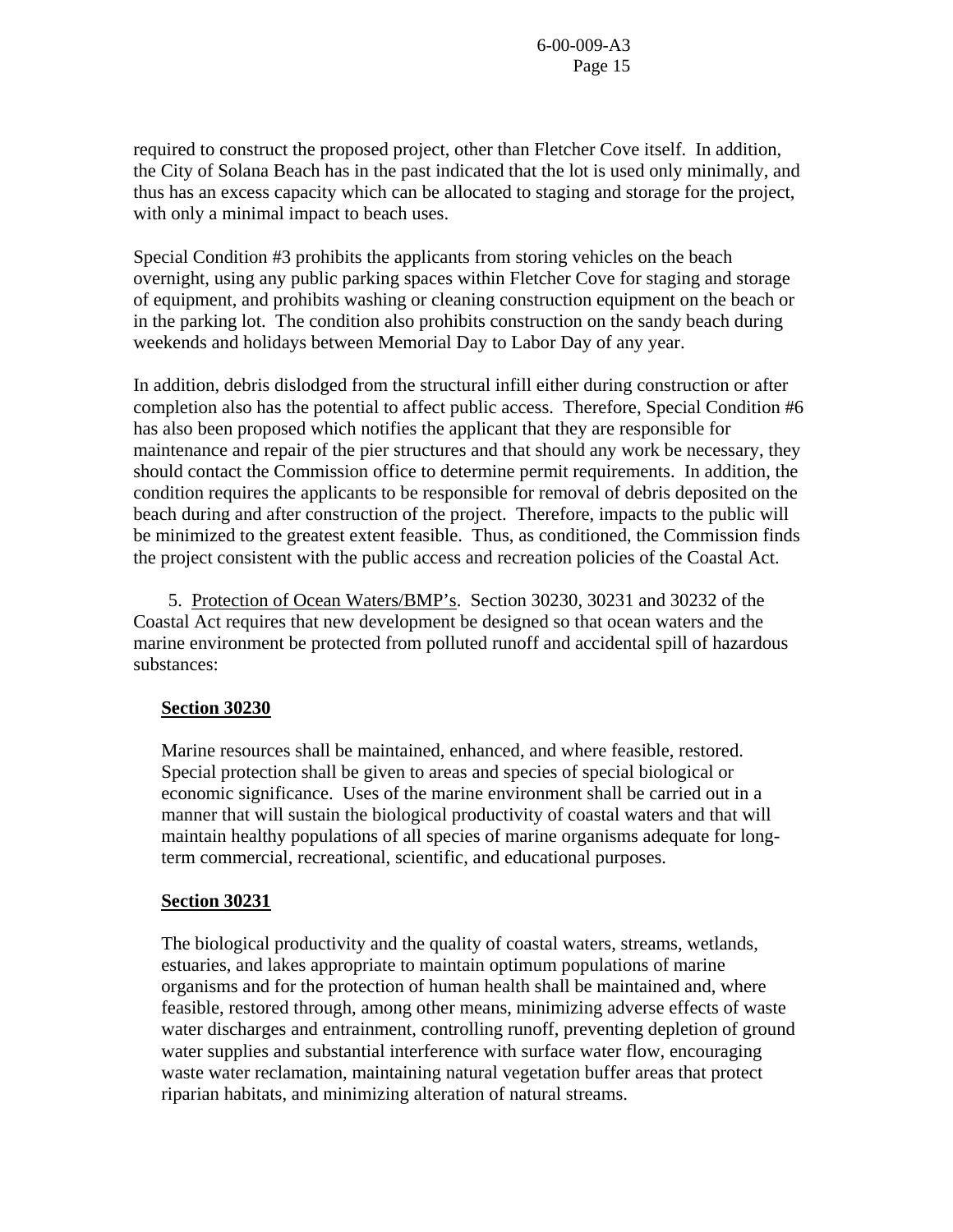#### **Section 30232**

Protection against the spillage of crude oil, gas, petroleum products, or hazardous substances shall be provided in relation to any development or transportation of such materials. Effective containment and cleanup facilities and procedures shall be provided for accidental spills that do occur.

The proposed development involves the application of shotcrete that is sprayed over the face of exposed portions of below-grade concrete piers. During construction some of the shotcrete will likely rebound off the structure and construction debris is likely to fall onto the face of the bluff or to the beach below. According to the Commission's water quality division and staff of the State Regional Water Quality Control Board, San Diego Region, the mixing of this rebound shotcrete and other debris with ocean waters is a violation of the State Water Quality Act because it would involve the unauthorized discharge of a pollutant into ocean waters. To assure that this polluted material does not fall from the top of the approximately 70 ft. high bluff to the beach below and mix with ocean waters, Special Condition #8 has been attached. Special Condition #8 requires the applicant to submit a polluted runoff control plan that incorporates Best Management Practices (BMPs) for Executive Director review and approval that is designed to assure all rebound concrete and other polluted debris will be collected and removed from the site before it can fall to the beach below. With appropriate BMPs, the potential for this polluted material from the site making its way into the ocean will be eliminated. Therefore, as conditioned, the Commission finds the proposed development consistent with the marine and water quality protection policies of the Coastal Act.

 6. Local Coastal Planning. Section 30604(a) also requires that a coastal development permit shall be issued only if the Commission finds that the permitted development will not prejudice the ability of the local government to prepare a Local Coastal Program (LCP) in conformity with the provisions of Chapter 3 of the Coastal Act. In this case, such a finding can be made.

The subject site was previously in the County of San Diego Local Coastal Program (LCP) jurisdiction, but is now within the boundaries of the City of Solana Beach. Because the County LCP was never effectively certified, it is not the standard of review. The City has recently submitted a draft of their proposed Land Use Plan so it is anticipated that a formal LCP submittal will soon be submitted and reviewed by the Commission. Until adoption of the LCP, the standard of review will continue to be Chapter 3 provisions of the Coastal Act.

The project site is designated for Open Space Recreation in the City of Solana Beach Zoning Ordinance and General Plan, and was also designated for open space uses under the County LCP. As conditioned, the subject development is consistent with these requirements. Based on the above findings, the proposed visual treatment of the exposed portions of the shoreline device has been found to be consistent with the Chapter 3 policies of the Coastal Act in that the proposed project mitigates the visual appearance of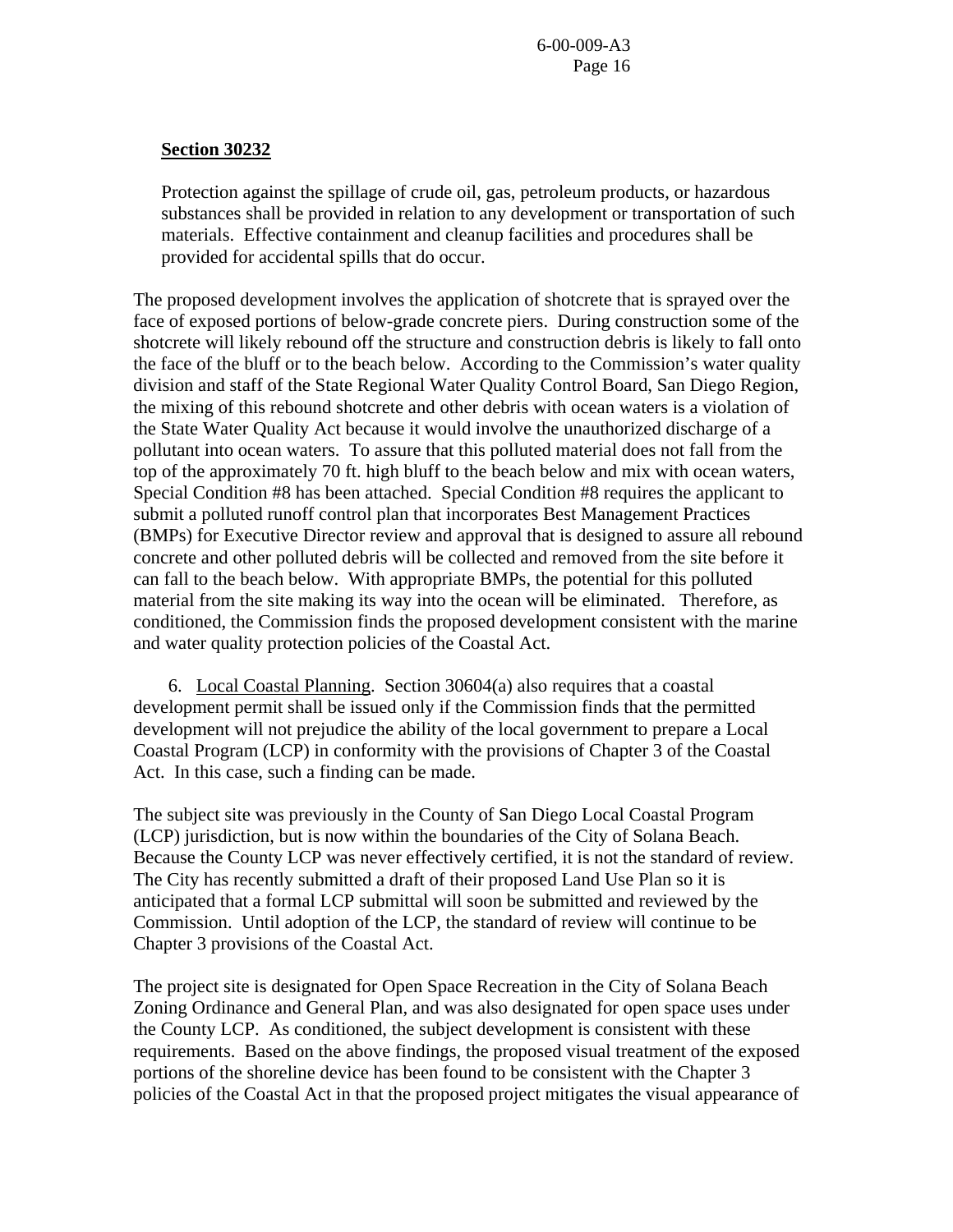the exposed piers and conforms with the geologic stability requirements of the Coastal Act.

Therefore, the Commission finds the proposed development, as conditioned will not prejudice the ability of the City of Solana Beach to complete a certifiable local coastal program.

 7. Consistency with the California Environmental Quality Act (CEQA). Section 13096 of the Commission's Code of Regulations requires Commission approval of Coastal Development Permits to be supported by a finding showing the permit, as conditioned, to be consistent with any applicable requirements of the California Environmental Quality Act (CEQA). Section 21080.5(d)(2)(A) of CEQA prohibits a proposed development from being approved if there are feasible alternatives or feasible mitigation measures available which would substantially lessen any significant adverse effect which the activity may have on the environment.

The proposed project has been conditioned in order to be found consistent with the geologic hazards, visual quality, public access and water quality protection policies of the Coastal Act. Mitigation measures which require the applicant to monitor and maintain the structural and visual appearance of the concrete infill over its lifetime, assume all risks, utilize BMP's and not impact public access will minimize all adverse environmental impacts. As conditioned, there are no feasible alternatives or feasible mitigation measures available which would substantially lessen any significant adverse impact which the activity may have on the environment. Therefore, the Commission finds that the proposed project is the least environmentally-damaging feasible alternative and is consistent with the requirements of the Coastal Act to conform to CEQA.

(G:\San Diego\Reports\Amendments\2000s\6-00-009-A3 Del Mar Beach Club final Stf Rpt.doc)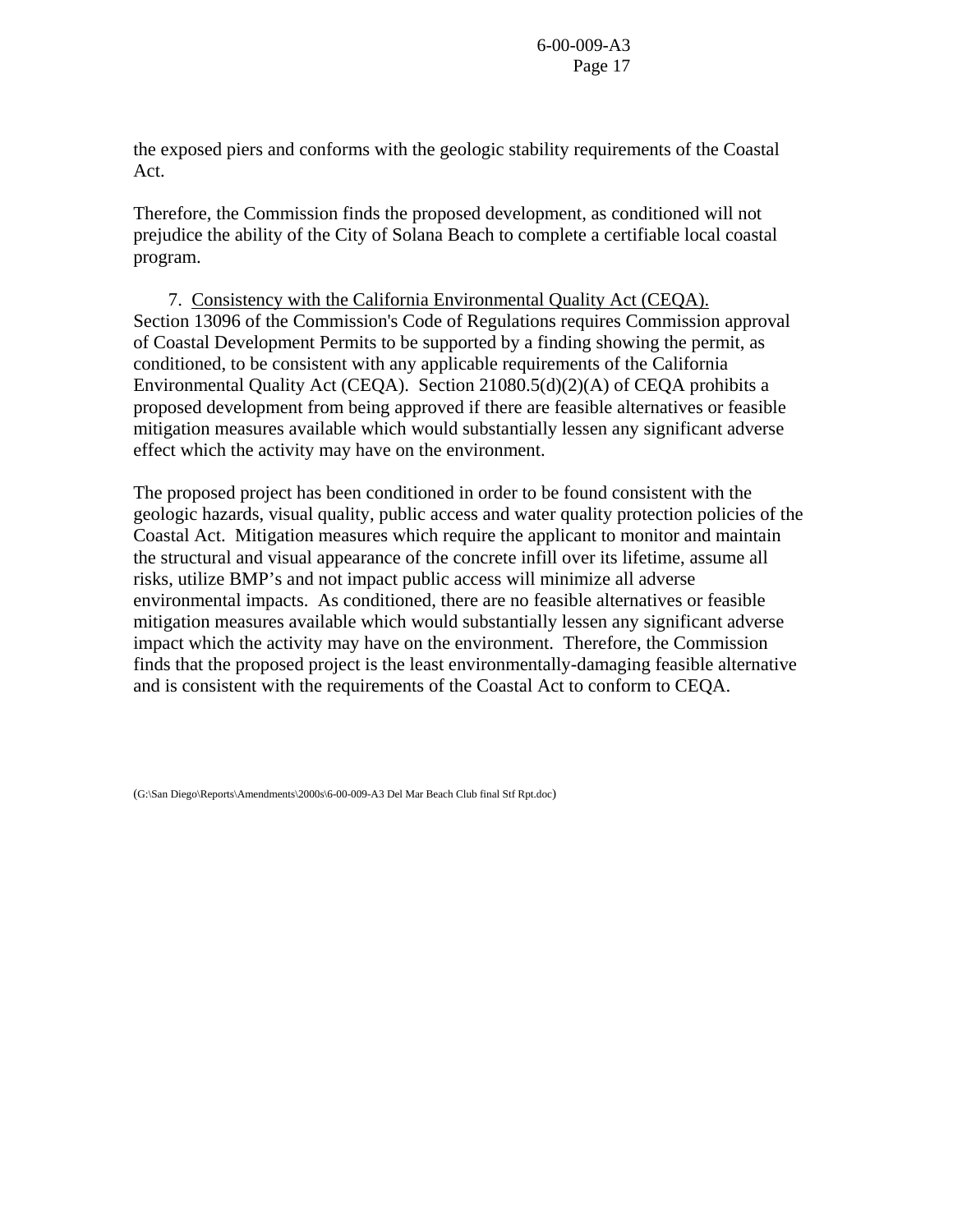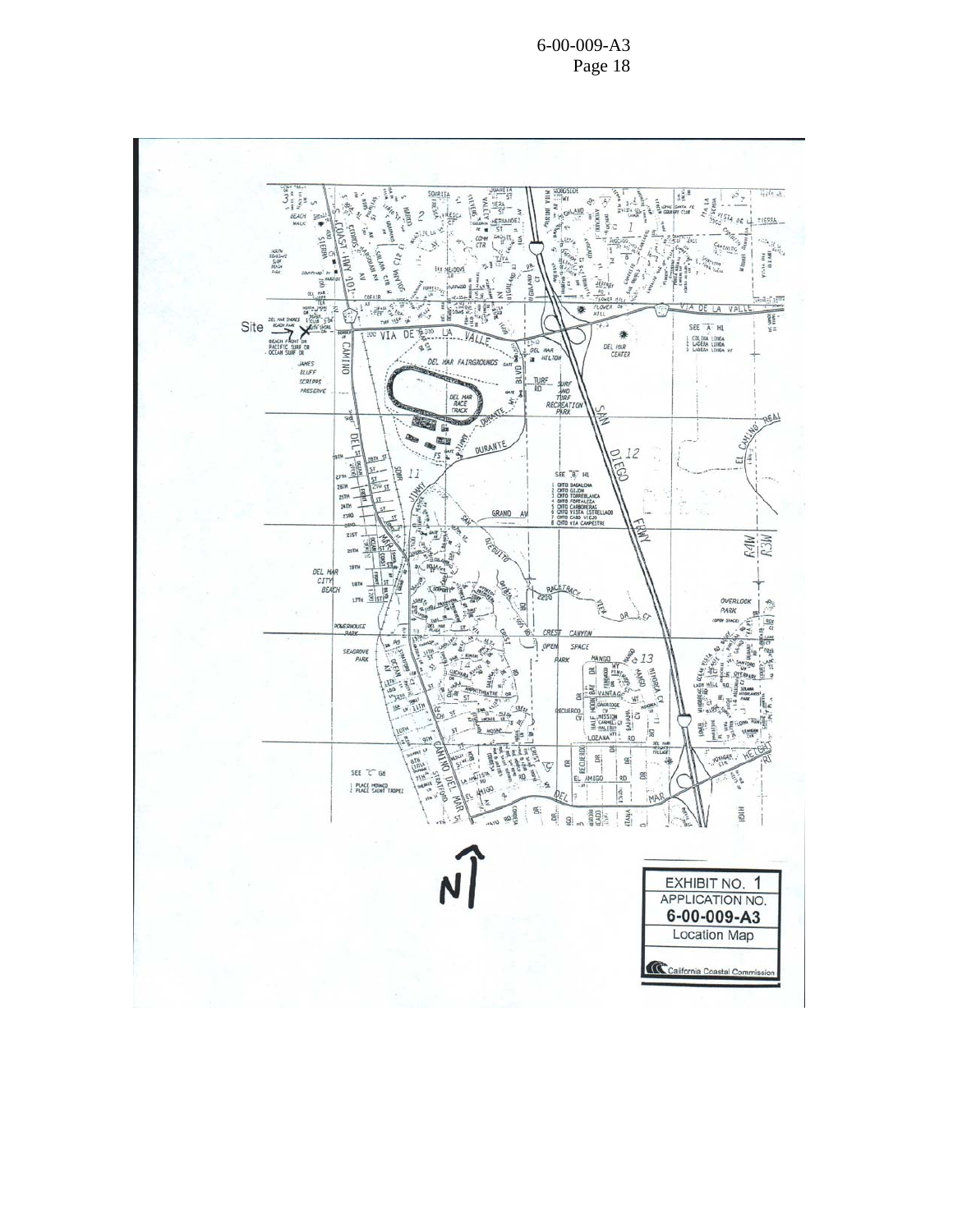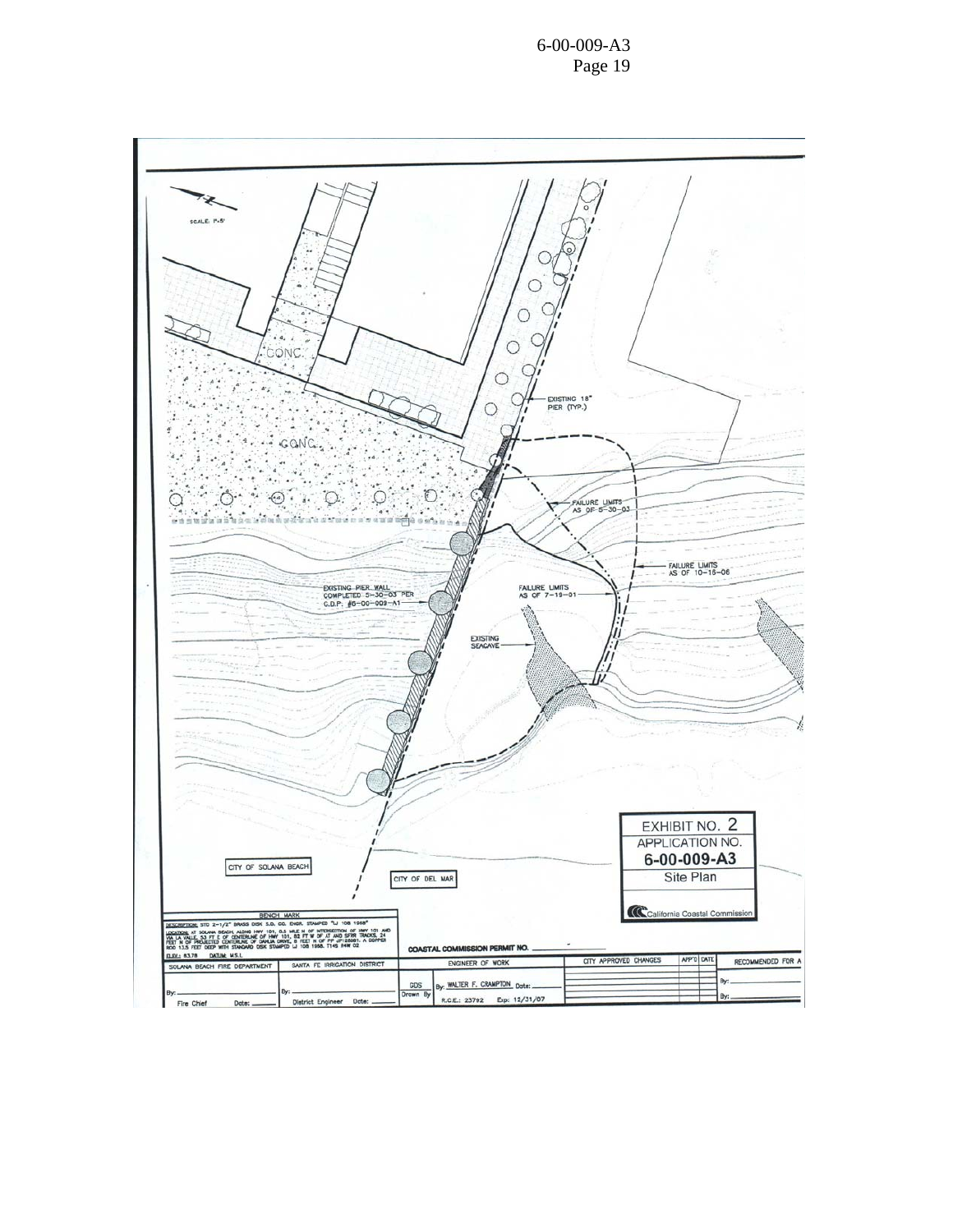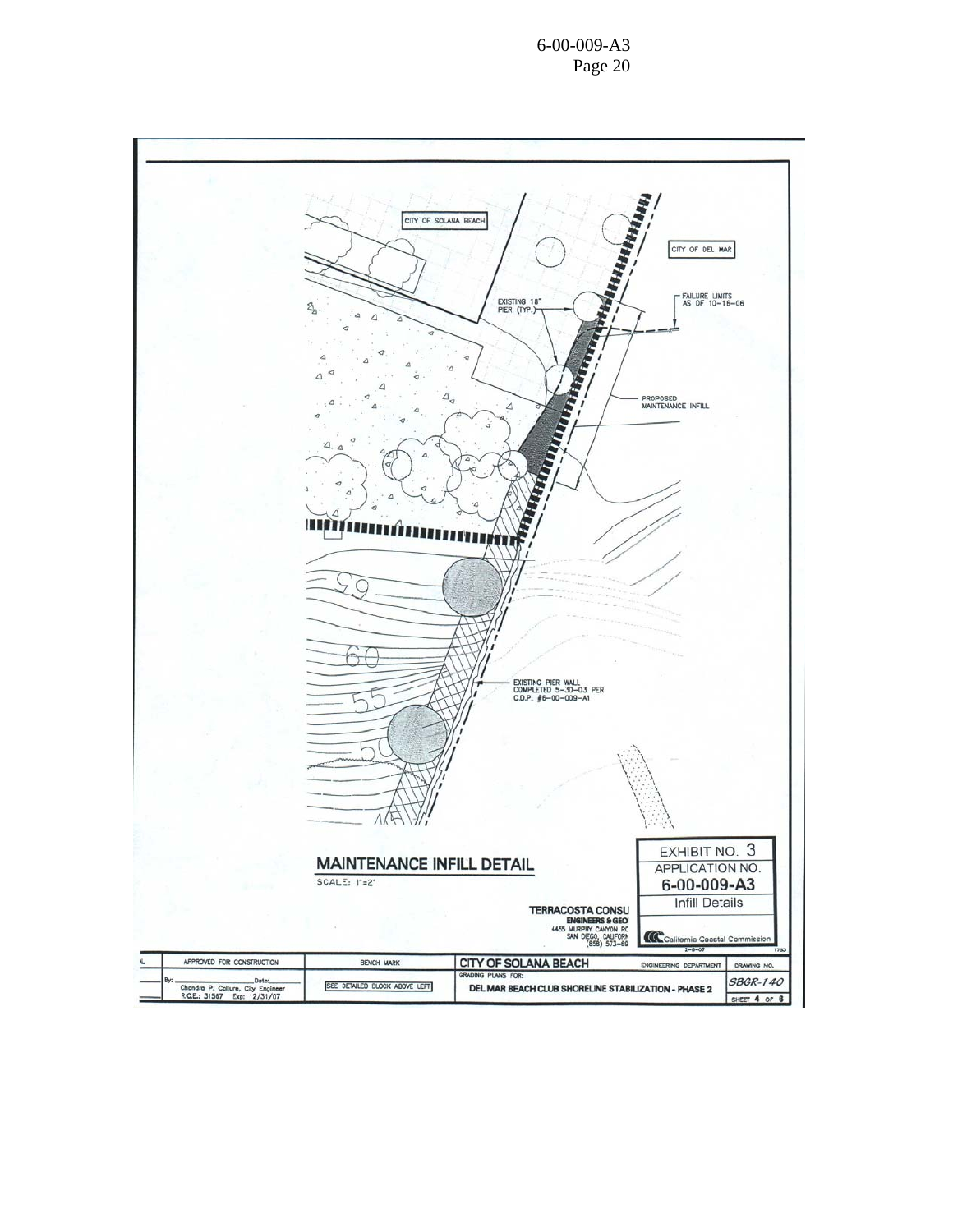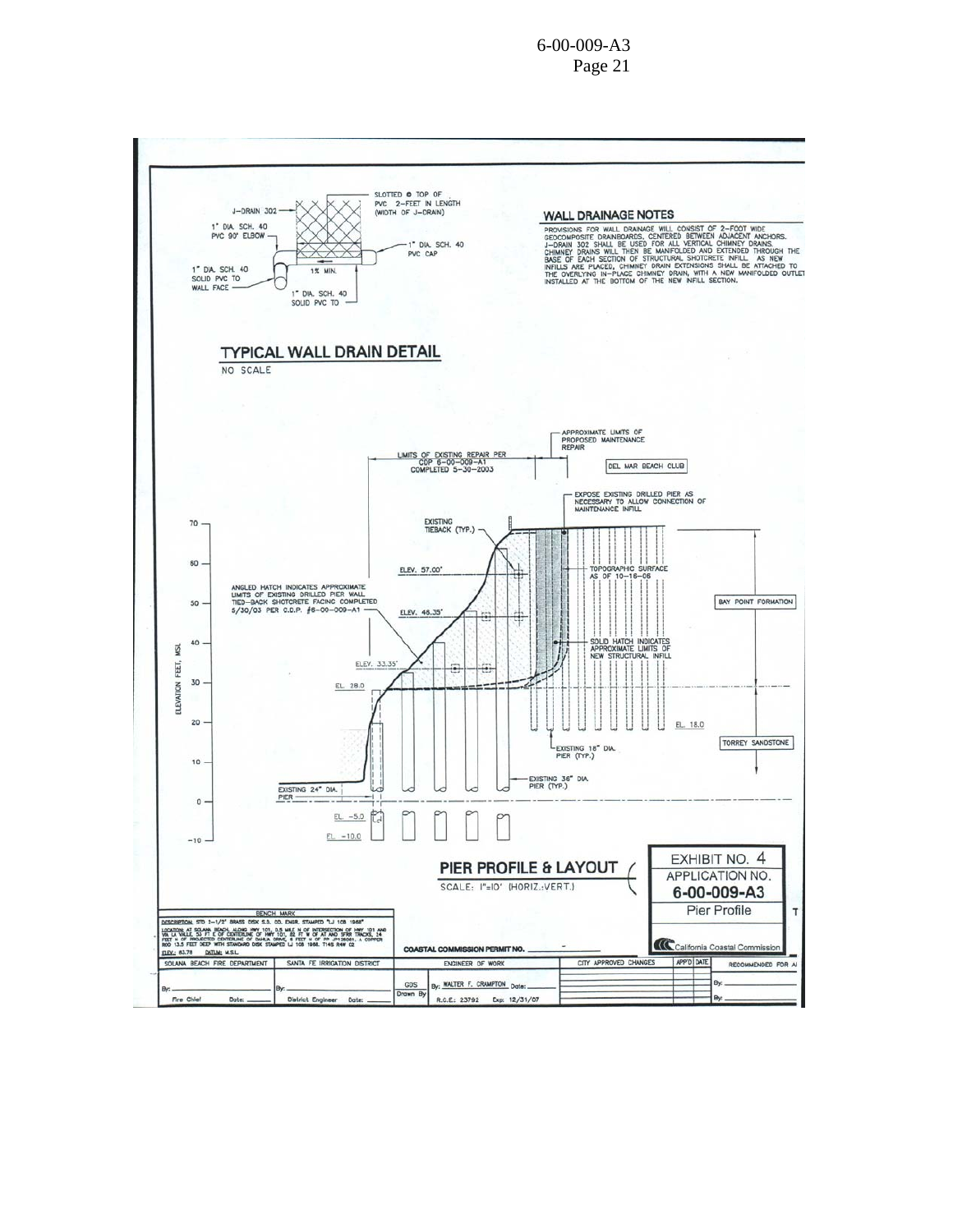